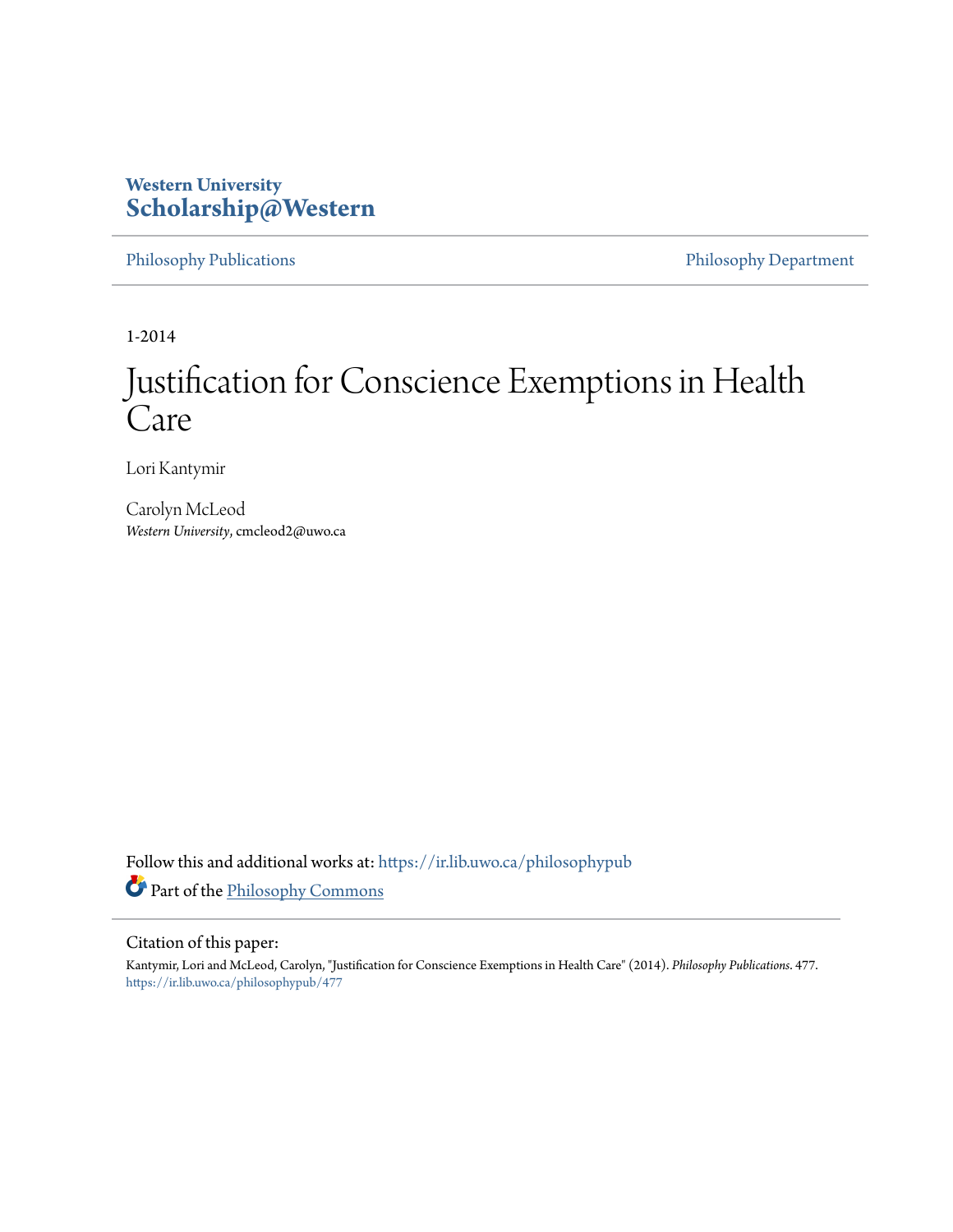## **Justification for Conscience Exemptions in Health Care**

By Lori Kantymir and Carolyn McLeod

ABSTRACT: Some bioethicists argue that conscientious objectors in health care should have to justify themselves, just as objectors in the military do. They should have to provide reasons that explain why they should be exempt from offering the services that they find offensive. There are two versions of this view in the literature, each giving different standards of justification. We show these views are each either too permissive (i.e. would result in problematic exemptions based on conscience) or too restrictive (i.e. would produce problematic denials of exemption). We then develop a middle ground position that we believe better combines respect for the conscience of health care professionals with concern for the duties that they owe to patients. Our claim, in short, is that insofar as objectors should have to justify themselves, they should have to do it according to the standard that we defend rather than according to the standards that others have developed.

In many parts of the world, physicians are free to object conscientiously to providing medical services that are legal and often deemed essential, but that they find morally offensive, such as abortions and contraception. In some jurisdictions, other health care professionals, such as pharmacists, have this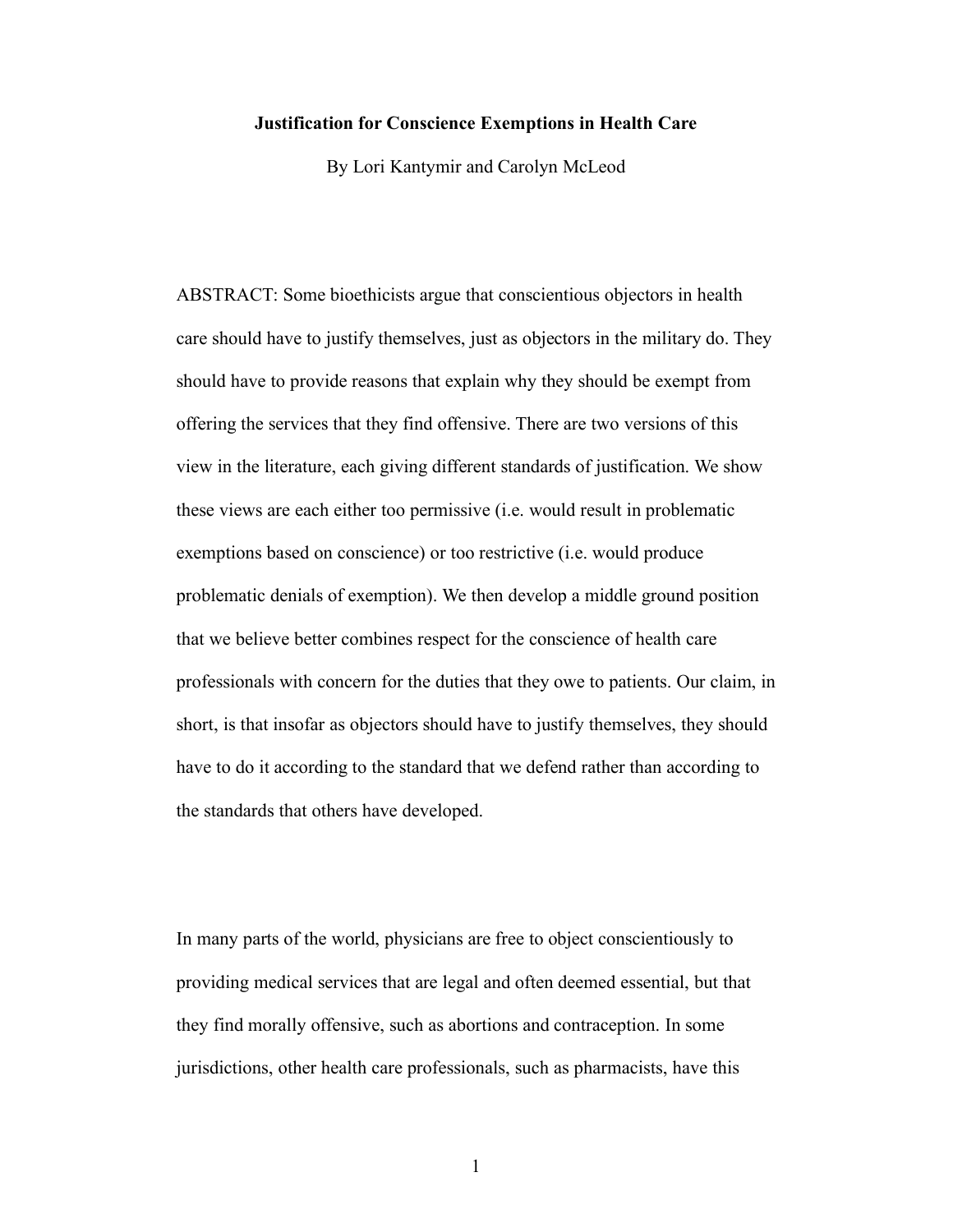freedom as well. The right of these professionals to refuse such services tends to be "unlimited in practice," because no one evaluates the objections that the professionals make.<sup>1</sup> They do not have to explain to anyone why they are objecting. They do not even have to prove that their objection stems from conscience, rather than from some other source (e.g. mere preference).

Some commentators find this state of affairs untenable. They argue that conscientious objectors in health care should have to justify themselves, just as objectors in the military do. They should have to provide reasons that can excuse them from offering services that, according to their profession, they are duty-bound to offer. There are two versions of this view in the literature. One, from Christopher Meyers and Robert Woods, states that objectors in health care should be required to show that the beliefs on which their objections rest are passionately-held moral or religious beliefs that they must adhere to for the sake of their mental well-being.<sup>2</sup> The other view is from Robert Card: objectors should be required to prove that the beliefs that ground their objections are "reasonable" and "justifiable."<sup>3</sup> To be clear on the difference between these

<sup>2</sup> An obligation to provide abortion services: what happens when physicians refuse? *J Med Ethics* 1996; 22: 115-120; Conscientious Objection? Yes, But Make Sure it is Genuine. *AJOB* 2007; 7(6): 19-20.

<sup>3</sup> *Op. cit.* note 1, p. 13; R. F. Card. Conscientious Objection, Emergency Contraception, and Public Policy. *J Med Philos* 2011; 36(1): 53-68.

 <sup>1</sup> R. F. Card. Conscientious Objection and Emergency Contraception. *AJOB*  2007; 7(6): 8-14: 13.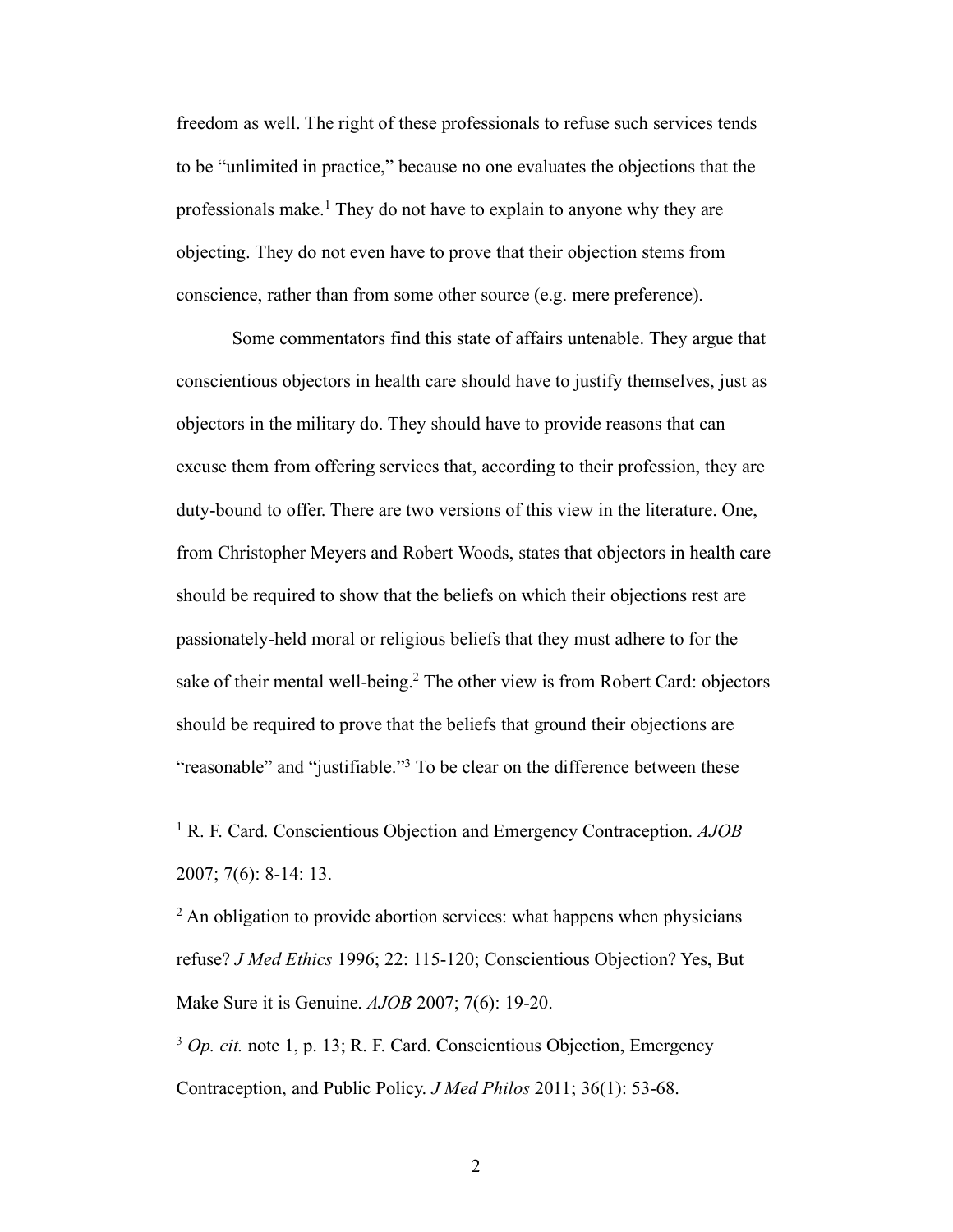positions: Meyers and Woods demand that objectors reveal what motivates their objection in an effort to prove that it is genuinely conscientious; but, at the same time, they need not demonstrate that what motivates them is justifiable and thus ought to motivate others. Card, by contrast, requires that they do the latter. Call the first view, Proving Genuineness, and the second, Proving Reasonableness.

We are sympathetic to the general view that conscientious objectors in health care should have to justify themselves (i.e. justify why they, or anyone, should be exempt from performing what is taken to be a professional duty). In the first part of this paper, we discuss why such sympathy is warranted. We then move on to explain that the positions found in the literature on what objectors need to do to justify themselves are problematic. As we demonstrate, Proving Genuineness is not enough, and Proving Reasonableness is too much. We defend a middle-ground position that we believe better combines respect for the conscience of health care professionals with concern for the duties that they owe to patients.

## *1. Why push for some justification?*

Some commentators would not push for any requirement that health care professionals justify their conscientious objections. These people might lack sympathy for objectors, believing that they could never be justified in doing what they are doing.<sup>4</sup> Alternatively, they might feel that managing conscientious

 <sup>4</sup> Julian Savulescu suggests as much when he writes, "[i]f people are not prepared to offer legally permitted, efficient, and beneficial care to a patient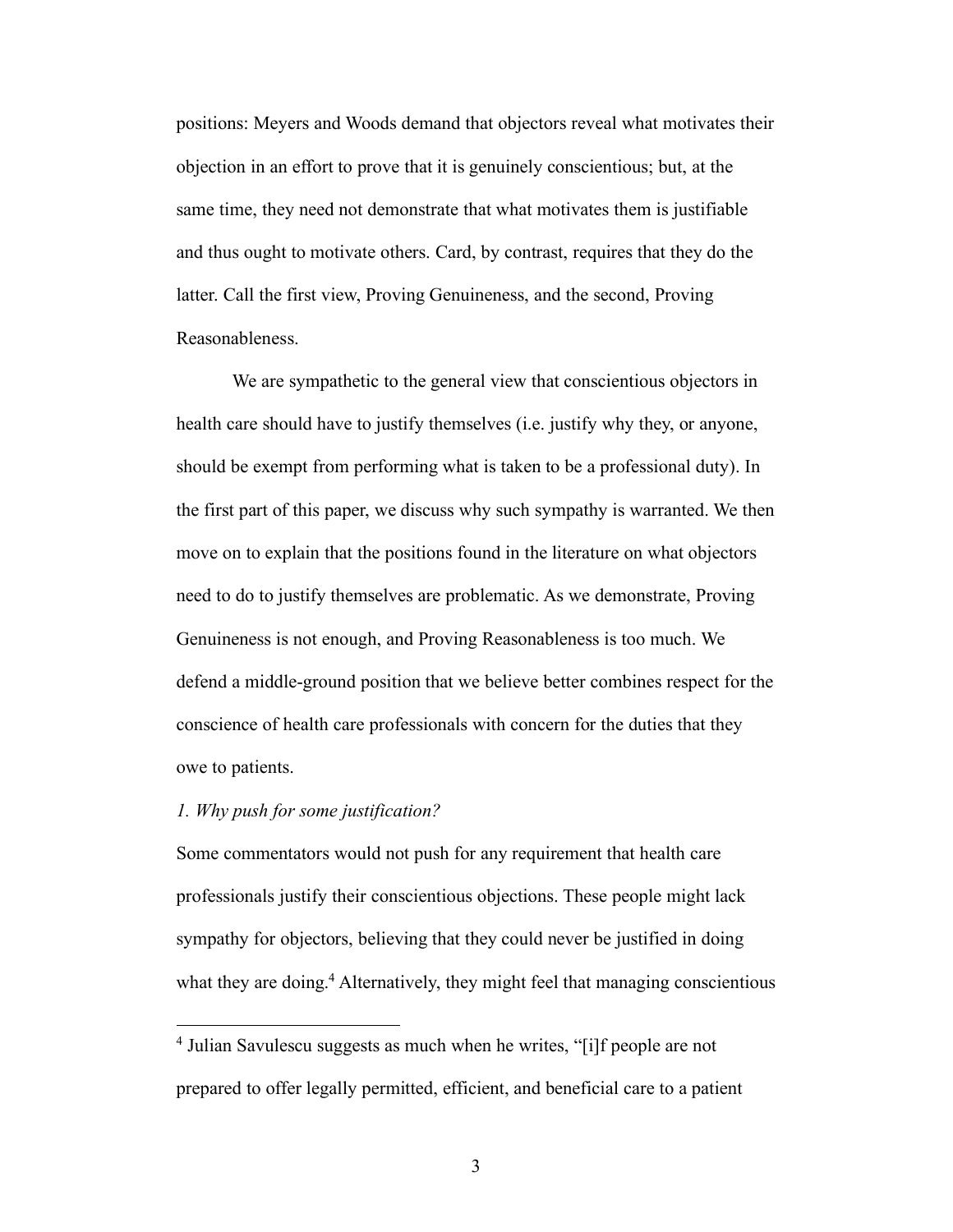objections in the way that they are currently managed, especially in medicine, is appropriate: that is, do not evaluate whether objections are genuine or reasonable; simply demand that objectors give referrals to health care professionals who will perform the requested service.5 Finally, some might oppose having objectors justify themselves because of the need this creates for committees to examine objectors' reasons for objecting. The concern might be that having all objectors appear before a committee is not feasible or that the adjudication of reasons by the committee will be unavoidably unfair.<sup>6</sup>

We think that each of these concerns is important but that none of them weighs heavily enough against the idea of objectors justifying themselves that we should abandon this idea. Since our primary goal is the modest one of defending a proposal in favour of justification for conscience exemptions that improves upon the proposals made by Card and by Meyers and Woods, we will not provide a knockdown argument for why justification of *any* kind is

because it conflicts with their values, they should not be doctors" (quoted in M. Wicclair. 2011. *Conscientious Objection in Health Care: An Ethical Analysis*. New York, NY: Cambridge University Press: 33; Savulescu. Conscientious Objection in Medicine. *BMJ* 2006; 332(2): 294.)

 $\overline{a}$ 

<sup>5</sup> See, e.g. J. Cantor & K. Baum. The Limits of Conscientious Objections: May Pharmacists Refuse to Fill Prescriptions for Emergency Contraception? *New Engl J Med* 2004; 351(19): 2008-2012.

<sup>6</sup> M. Wicclair. Reasons and Health Care Professionals Claims of Conscience. *AJOB* 2007; 7(6): 21-22.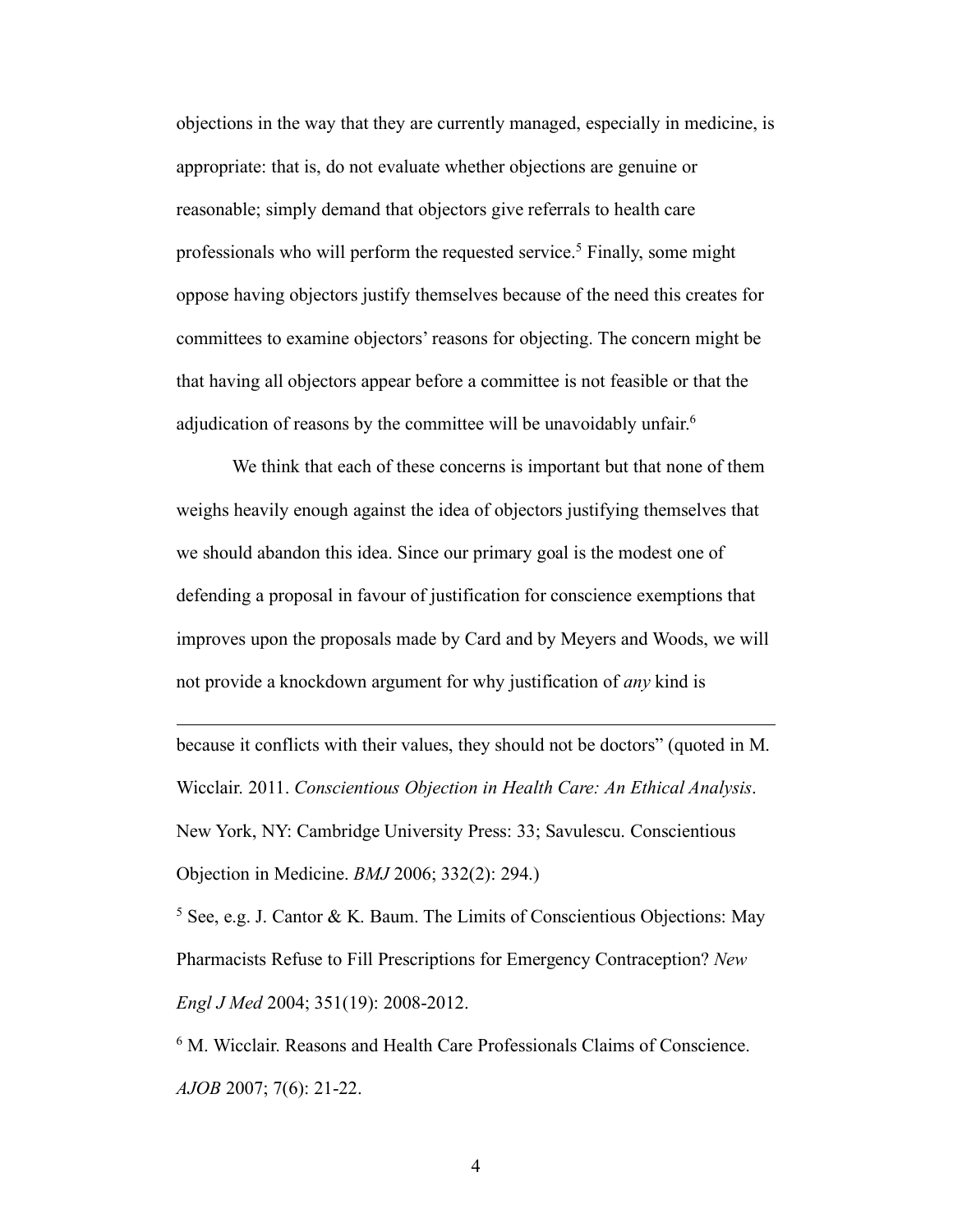necessary. Still, before getting to our main argument, let us explain briefly why we believe that some justification is important and why each of the opposing positions just outlined is wrong-headed.

For at least two reasons, we reject the claim that conscientious objection in health care is never justified, which would make attempts at justifying objections pointless. First and foremost, this view fails to appreciate that some objections will be morally justified and that the moral integrity of the profession may require that they be made. The example that stands out for us is the refusal by some health care professionals to participate in prenatal sex selection.<sup>7</sup> Second, to be opposed to all conscientious objection in health care whatever the reason for it and regardless of whether it causes harm—is to fail to take seriously enough the moral gravity of requiring someone to act against sincerely held moral beliefs, especially those that concern life or death, which influence many objections in health care.

But why not just accept the *status quo* on conscientious objection in medicine—that is, allow objectors to refuse requests for procedures that they find offensive but require that they make a referral? Even if their objections are not justified in any way, patients should still get what they need because of the referrals. This is the second position we described above that opposes justification. In our view, there are four problems with it. One is that some objectors simply cannot adhere to the *status quo*, because they are the only

 <sup>7</sup> B. Leier & A. T. Thiele. Towards an Ethical Policy for the Prevention of Fetal Sex-Selection in Canada. *JOGC* 2010; 32(1): 54-57.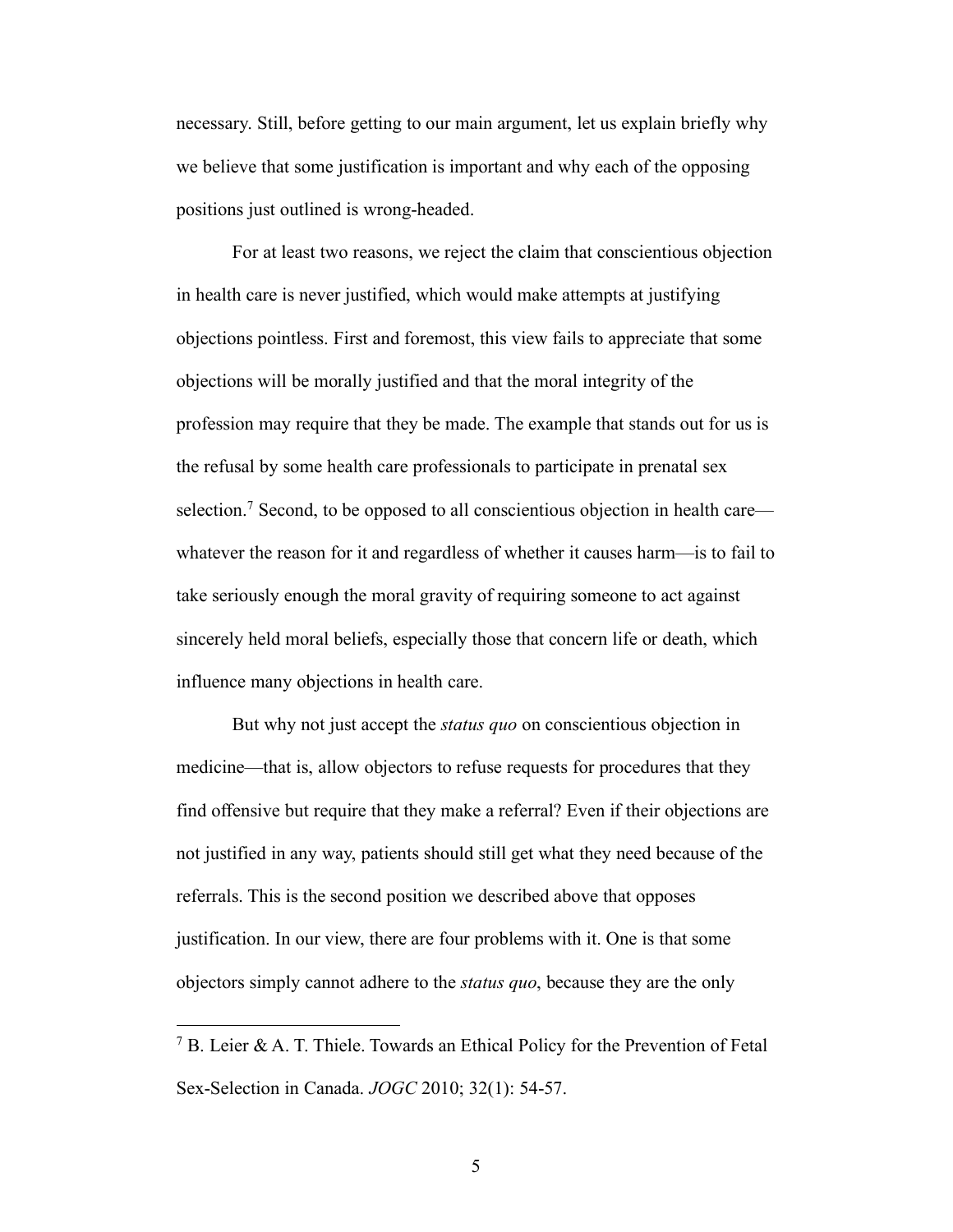doctor in town or all of the other doctors are conscientious objectors. This problem reveals that the *status quo* cannot function in all cases to protect physician conscience and patient access to services.

A further problem is that the *status quo* appears to ignore concerns about complicity. Consider that a physician's conscience can demand that she refuse not only to perform certain interventions, but also to make referrals for them, because doing so would make her complicit in what she takes to be an immoral act. Indeed, in her mind, the acts of providing the care herself and giving a referral for it might be equally blameworthy. As Mark Wicclair points out, "considerable deference should be given to a health care professional's conception of moral complicity," if the goal is to respect this person's conscience.8 It follows that insofar as the status quo aims, in part, to respect conscience, it probably does so poorly in some cases.

Yet another problem—one that we believe is particularly grave—is that by omitting any requirement that objectors explain their objections, the *status quo* leaves the door open for discriminatory refusals. Do we really think that racist, sexist, or homophobic health care professionals should be free to refuse care to the people they deem to be morally inferior, just so long as they give referrals? Some would say that it is worse to require them to treat these people, because the "care" they provide will inevitably be substandard. But we think the better response is to deny these professionals the opportunity to care for anyone until they learn the error of their ways. They could undergo mandatory

 <sup>8</sup> *Op. cit.* note 4, p. 42.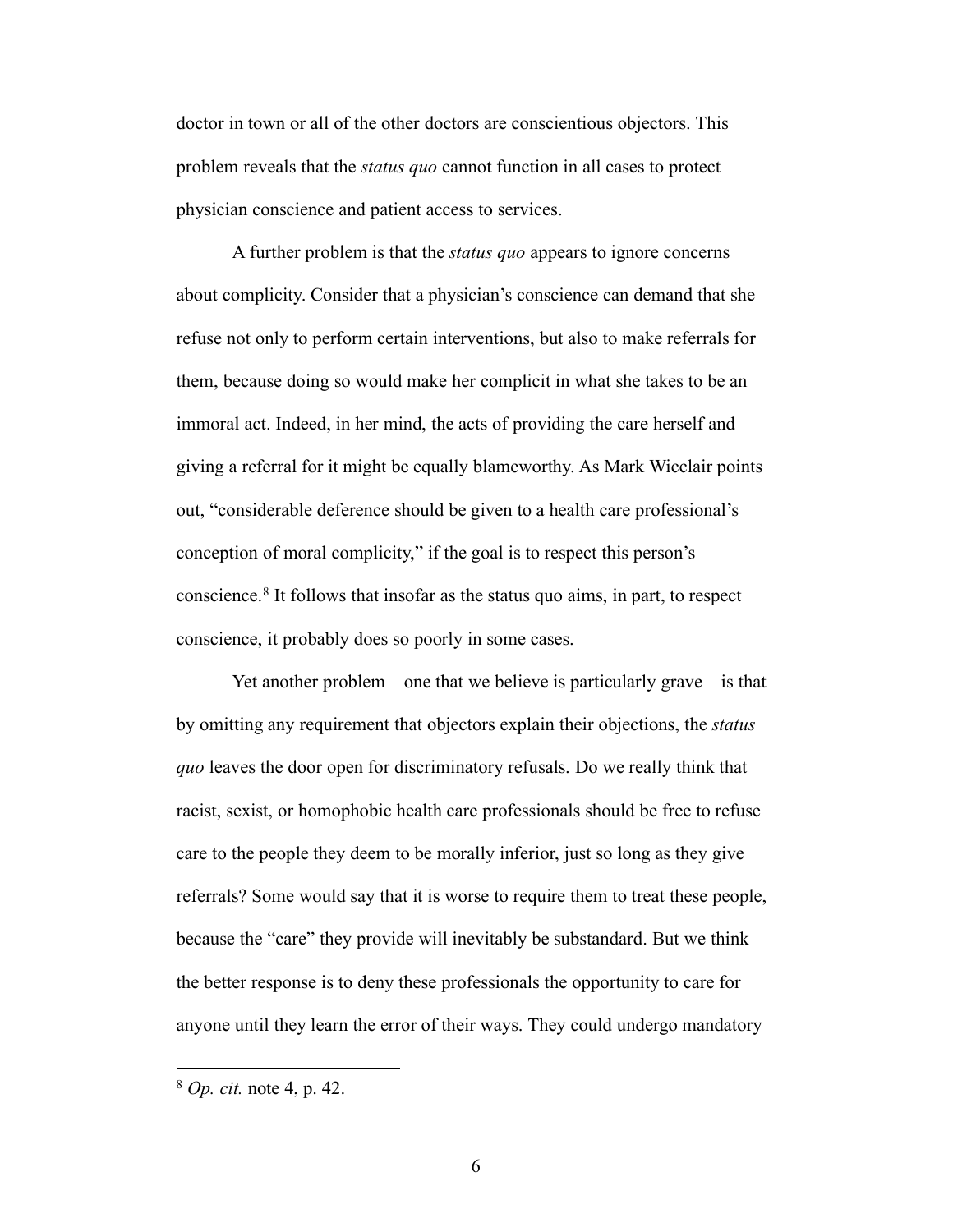sensitivity training, and if they fail at that, look elsewhere for employment.

One final problem is that referrals are not appropriate when the objection itself is morally justified. An example is an objection to giving a woman an eleventh round of IVF (one involving ovarian stimulation), when the first ten rounds were unsuccessful and there is no reason to think the eleventh round would go any better. Such an objection is arguably justified because, again, there is no reason to think that the intervention would be effective and also because of documented risks to women's health, of ovarian stimulation in particular.9 In our view, conscientious objections by health care professionals that are morally justified should not be followed up by referrals.

To be clear, our point is not that conscientious objectors should never have to give referrals, but simply that always requiring referrals, and only referrals, is problematic. Someone might object that insisting on some justification from conscientious objectors would be equally problematic. Is it really feasible to have all objectors come before committees and explain why they ought to be excused from providing certain services? Can we trust that the committees will be fair in their assessments of objectors' reasons for objecting? Those who adopt the third position outlined above against justification give negative answers to both of these questions.

We take concerns about feasibility and fairness seriously. Indeed, the

 <sup>9</sup> See A. Girolami *et al*. Arterial thrombosis in young women after ovarian stimulation: case report and review of the literature. *J Thromb Thrombolys* 2007; 24: 169–74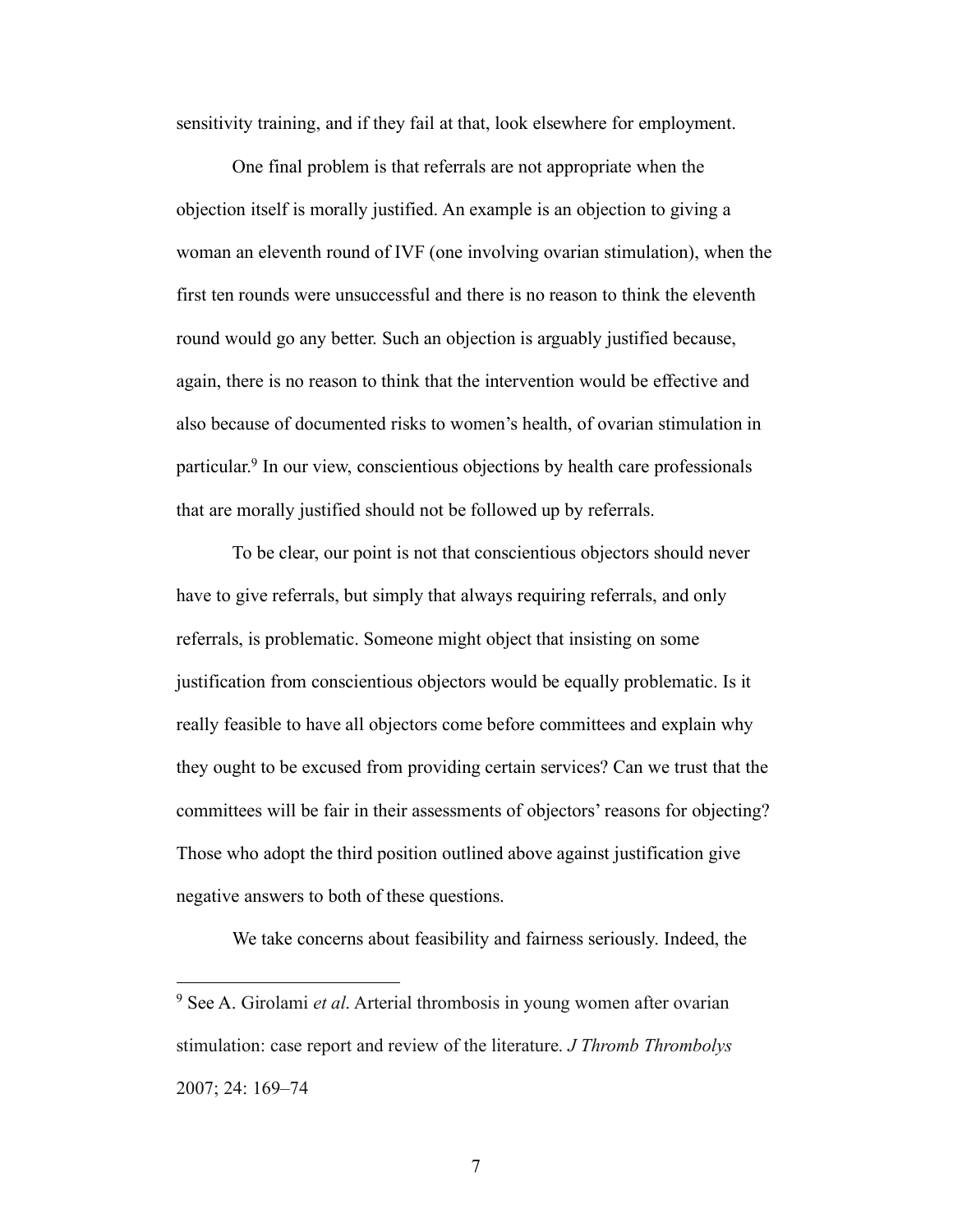concern about fairness, in particular, influences what we recommend in terms of what kind of justification objectors should have to provide. But we do not think justification for conscientious objection is a non-starter because the adjudication of reasons would be neither feasible nor fair. To respond to the complaint about feasibility, surely there are ways in which the adjudication could happen. Objectors could have to apply for conscience exemptions, and state licensing boards or professional societies could be responsible for deciding how the applications will be reviewed and who will review them.<sup>10</sup> We deny not that this task would be complicated, but only that it is impossible.

We also believe that continuing with the *status quo* is not feasible. Too much conscientious objection in some parts of the world has made it impossible for health care professions or governments to meet their commitments to provide certain kinds of health care, especially abortions.11 By restricting conscientious objections in health care to those that can be justified, we will likely cut down on the number of objections and on the shortages that objections create.12

 $10$  At least one other theorist has suggested using licensing boards to help solve conflicts of conscience in health care: H. F. Lynch. 2008. *Conflicts of Conscience in Health Care: An Institutional Compromise.* Cambridge, MA: MIT Press.

 $11$  See, e.g. J. Laurance. Abortion crisis as doctors refuse to perform surgery. *The Independent* 2007; April 16.

<sup>12</sup> So why not require that objections be justified only in places where they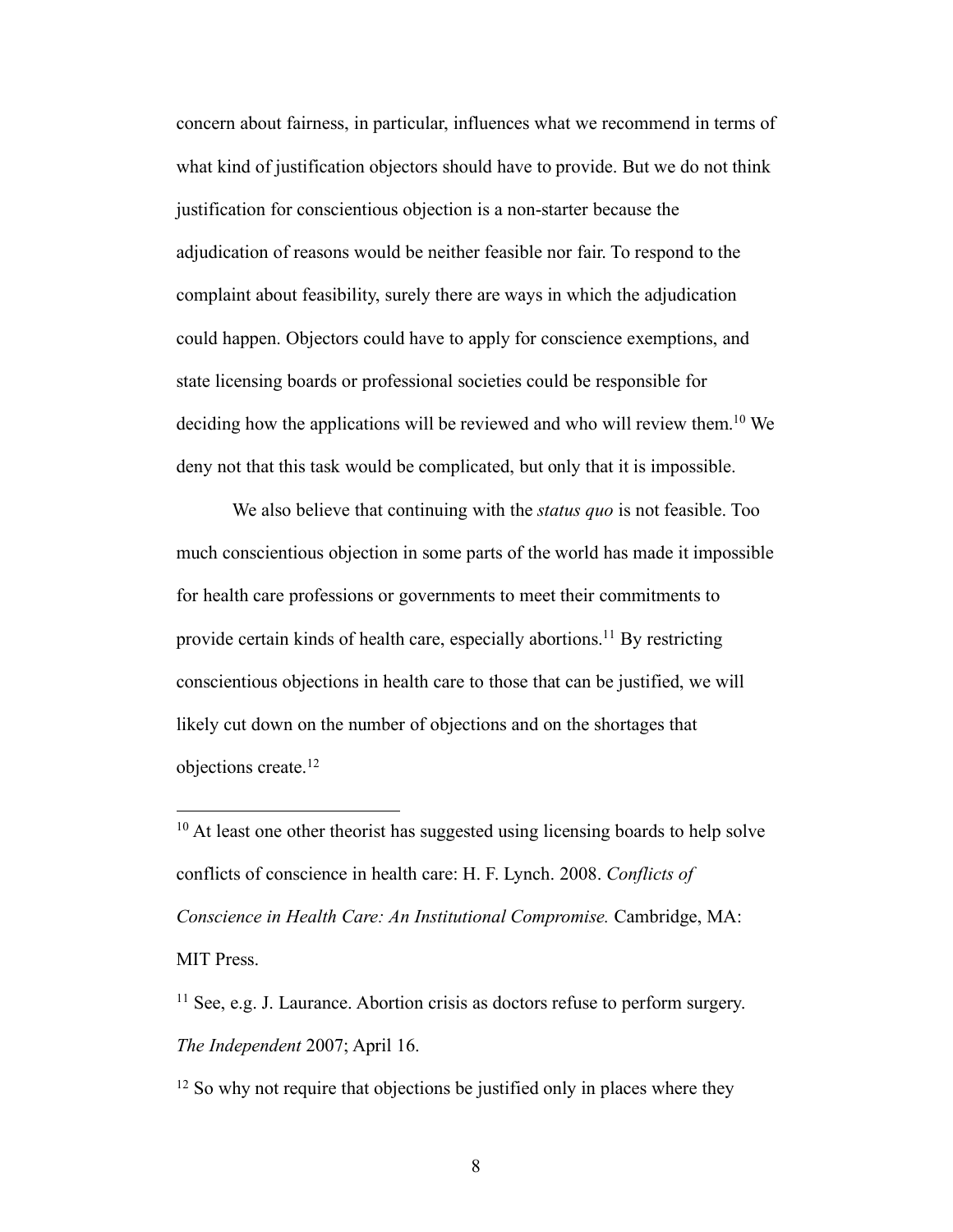The worry that committees will not evaluate reasons for objecting fairly is a worry about bias on the committees: that they will simply promote the interests of "powerful elites," for example.<sup>13</sup> To calm this worry, we follow Meyers and Woods in recommending that the committee members be diverse in terms of their race, ethnicity, religious beliefs, academic training (and, we would add, gender, class, and sexual orientation).<sup>14</sup> We do not presume that diversity alone, however, can answer the concern about fairness. Thus, we return to this problem and respond to it more thoroughly below.

*2. Proving Genuineness: Meyers & Woods*

In their paper, "Conscientious Objection? Yes, But Make Sure It is Genuine," Meyers and Woods remind readers of an argument they made in a previous paper15 about the need for physicians who conscientiously object to abortion to justify not having to provide abortion services. The argument goes as follows. Physicians have a duty to offer "vital and socially sanctioned" medical services, and these include abortions.16 Since objectors are asking not to have to perform

might seriously inhibit access to services (J. Marsh. Conscientious Refusal and Reason-giving. *Bioethics* forthcoming)? To reply, safeguarding access is not the only reason to require that objectors justify themselves. Another reason is to prevent discrimination.

<sup>13</sup> Meyers & Woods 1996, *op. cit*. note 2, p. 118.

<sup>14</sup> Ibid: 119.

 $15$  Ibid.

 $\overline{a}$ 

<sup>16</sup> Ibid: 117.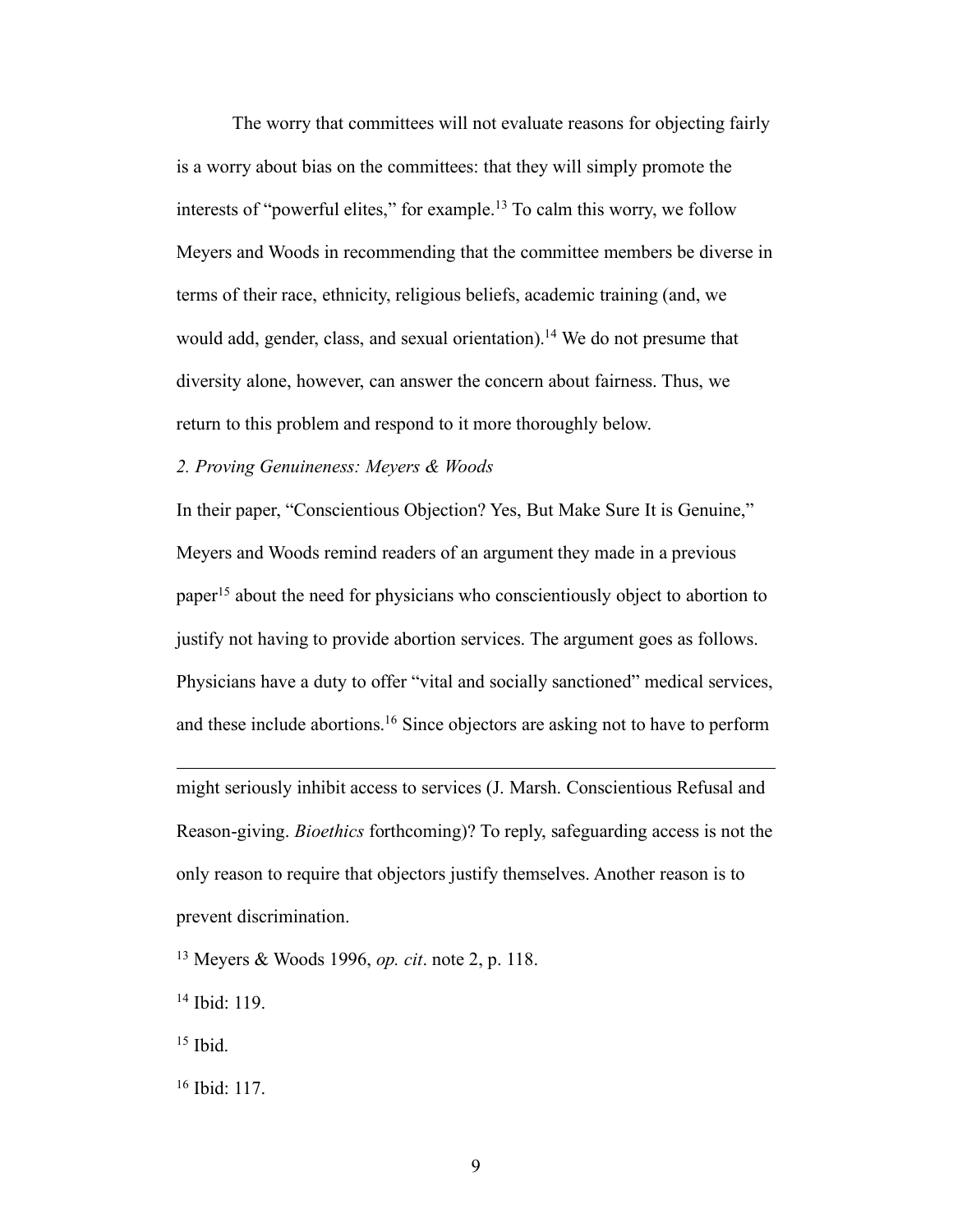what is in fact their duty, they should have to justify themselves. They can do so, moreover, by proving that their objection is genuinely conscientious, which, by and large, entails that the beliefs motivating it are moral or religious and are central to their value framework.

Meyers and Woods claim that proving genuineness is tantamount to objectors proving that having to perform the relevant duty would cause them unwarranted moral and psychological distress. The harm they would suffer in having to perform abortions is impermissible, according to Meyers and Woods, only if this harm is greater than what patients would suffer in having one less abortion provider. But Meyers and Woods appear to assume that the harm to the objector will always be greater, that is, if this person is experiencing a "true crisis of conscience."17 To show, then, that her objection is justified, the objector simply has to show that it is genuine.<sup>18</sup>

 <sup>17</sup> Ibid: 119.

<sup>&</sup>lt;sup>18</sup> Meyers and Woods list criteria for evaluating conscientious objections, most of which concern whether the objections are genuine (ibid). One exception is the following criterion: "all reasonable alternatives must be explored, for example, finding another physician to perform the procedure." Perhaps their idea is that objectors are only justified in their actions if they find reasonable alternatives for their patients. *If* that is true, then objectors have to do more than prove genuineness. But whether it is true is unclear, because Meyers and Woods leave open *who* should explore reasonable alternatives for the patient. It may be that employers or the profession have this job, in which case objectors only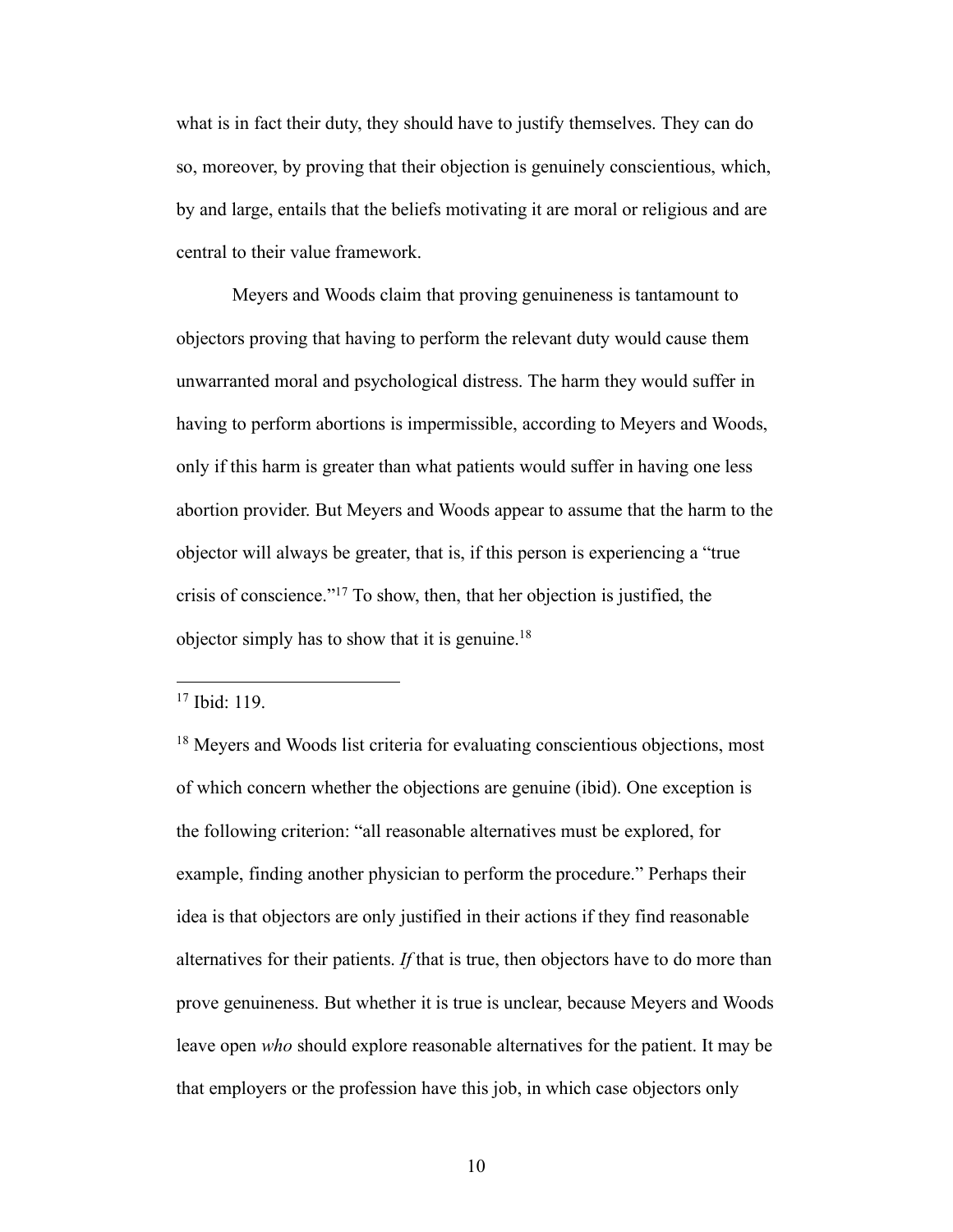In requiring that objectors prove genuineness, Meyers and Woods are suggesting that they give reasons of a certain sort for their objection. These are motivating reasons as opposed to normative reasons. Motivating reasons explain what causes an agent to act as she did. They are not normative, because they have no power to motivate others to act in the same way. Normative reasons have such power—over rational agents—because they are "*as a matter of fact* good reasons for action."19

Turning to an evaluation of Meyers and Woods' position: as a response to a particular problem—a lack of genuineness among some conscientious objectors—their contribution is important. They refer to a case involving a public hospital in California that was legally responsible for providing first- and second-trimester abortions to women who were either imprisoned in the county

have to prove the genuineness of their objection.

 $\overline{a}$ 

<sup>19</sup> C. Miller. Motivation in Agents. *Nous* 2008; 42(2): 222-266: 224, his emphasis. Meyers and Woods indicate at one point that the reasons they are looking for from objectors are "shared reasons for action," that is, normative reasons (*op. cit*. note 2, 1996, p. 117; quoting L. Winner. 1986. *The Whale and the Reactor: A Search for Limits in an Age of High Technology*. Chicago, IL: University of Chicago Press: 159). Yet this suggestion does not fit with the rest of their article, in particular, with the criteria they offer for evaluating objections, which say nothing about whether the beliefs motivating objections could be shared by rational agents.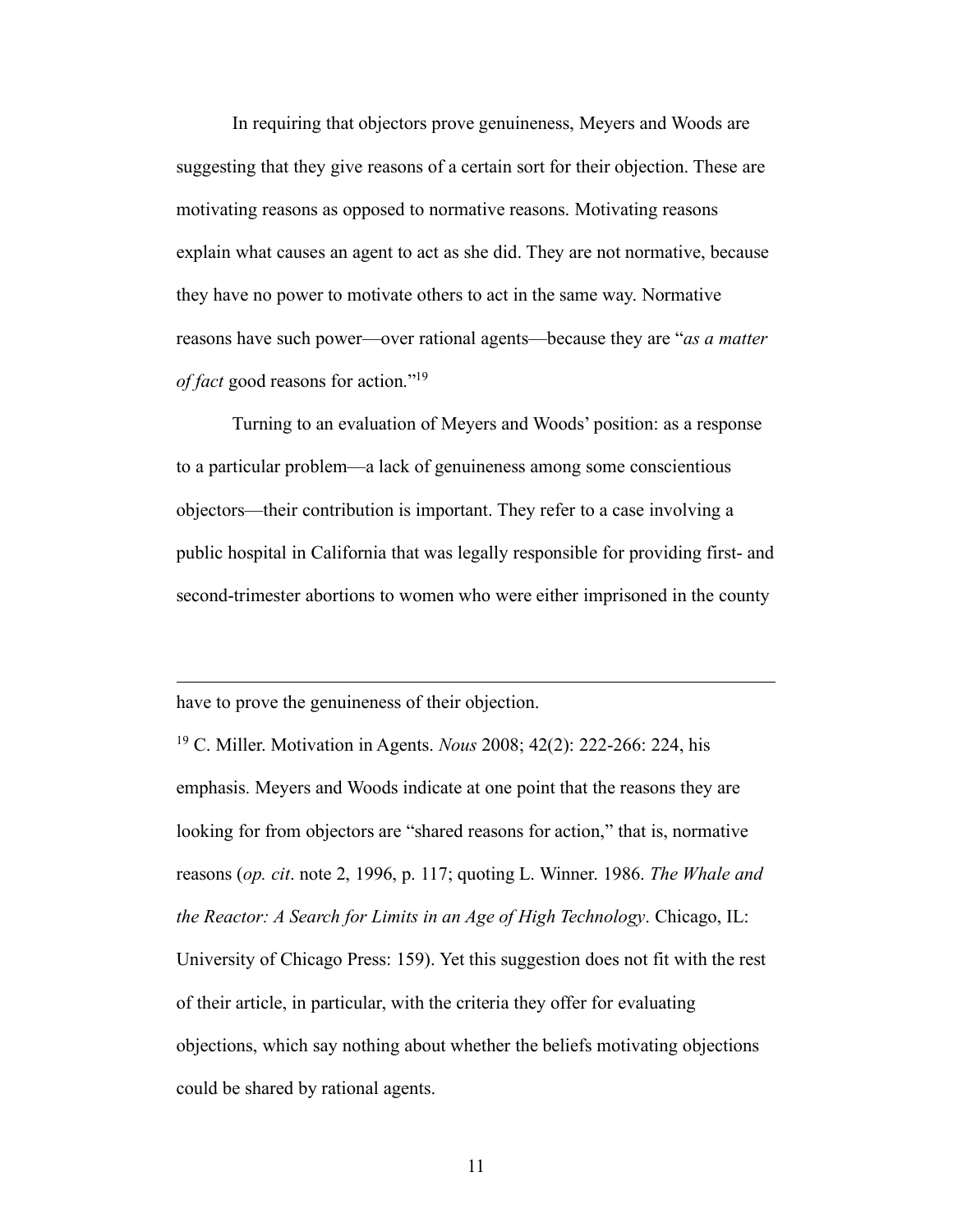jail or were not competent to make medical decisions for themselves.20 The hospital could not find within its ranks a physician who was qualified or willing to perform the abortions. All Ob/Gyn physicians appealed to California's conscience clause, which protected refusals to provide abortion services by health care workers who declared in writing that they held "a moral, ethical, or religious objection" to abortion. Each of the physicians made the relevant declaration even though some of them objected to abortion mainly on economic grounds (e.g. abortion services are "typically not lucrative") or on aesthetic grounds (e.g. second-trimester abortions are "frankly ugly").<sup>21</sup> Conscience was not obviously driving them to object; but the conscience clause did not require them to prove that conscience was their motive. This case clearly illustrates the value of having physicians and other health care professionals show that they are genuine when they appeal to *conscience* clauses.

Although Meyers and Woods's main point is valuable, the process they recommend for having objectors prove that they deserve a conscience exemption would produce some seriously problematic exemptions. The sorts of cases we have in mind are those in which empirical beliefs grounding the objection are baseless, moral or religious beliefs grounding it are discriminatory, or the harm the objector would experience if he had to perform the relevant service is not greater or is only marginally worse than what his prospective patients would suffer if he did not perform it. Let us consider each

 <sup>20</sup> *Op. cit.* note 2, 1996, p. 115.

<sup>21</sup> Ibid: 118.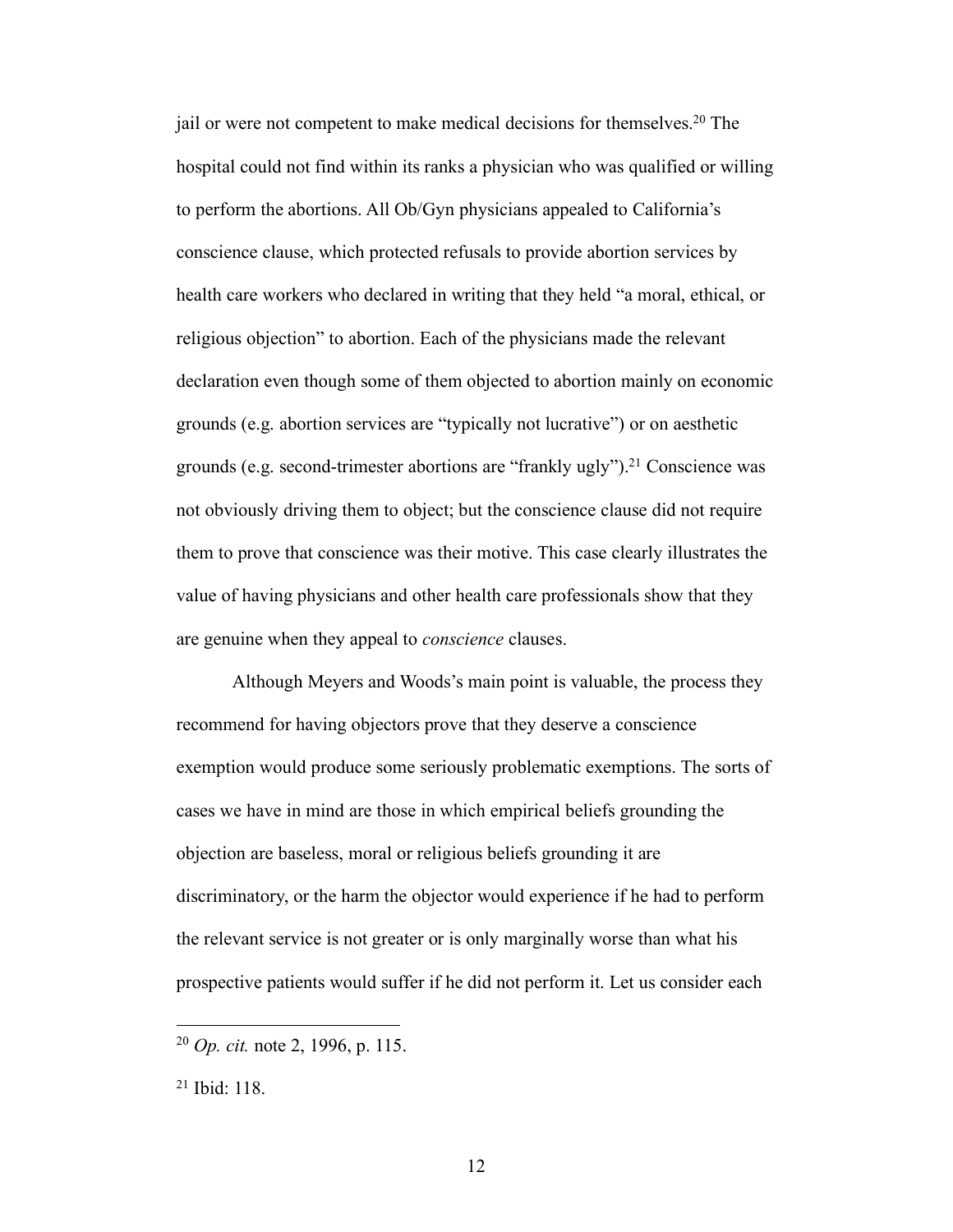of these possibilities in turn.

First, what if the objection rests on an empirical claim that is baseless? In other words, there is no evidence to back it up; the scientific community would reject it or has done so already? Consider a hypothetical case of a physician who refuses to give children the MMR (Measles, Mumps, and Rubella) vaccine on the grounds that there is a proven link between the vaccine and autism. The physician insists on this fact even after the *British Medical* Journal declares that research that supported it was fraudulent.<sup>22</sup> She, the physician, could prove that her conscientious objection is genuine, simply by showing that she fervently believes that the MMR vaccine is dangerous to children. Moreover, any review board that evaluates her objection could reasonably conclude that the harm to her of having to violate her conscience is greater than any harm children or their parents would suffer as a direct result of her objection, especially if they could obtain the vaccine at a different clinic and would probably not be dissuaded from doing so by the physician. It seems that Meyers and Woods would have to agree with the physician being excused from having to offer the MMR vaccine. But surely this is a problematic result.

The point here is that empirical beliefs that ground a health care professional's objection need to be defensible. To be sure, such a stance goes against the tradition of evaluating only whether conscientious objectors are sincere in their objection and not whether the grounds for their objection are

 <sup>22</sup> F. Godlee *et al.* Wakefield's article linking MMR vaccine and autism was fraudulent. *BMJ* 2011; 342: c7452.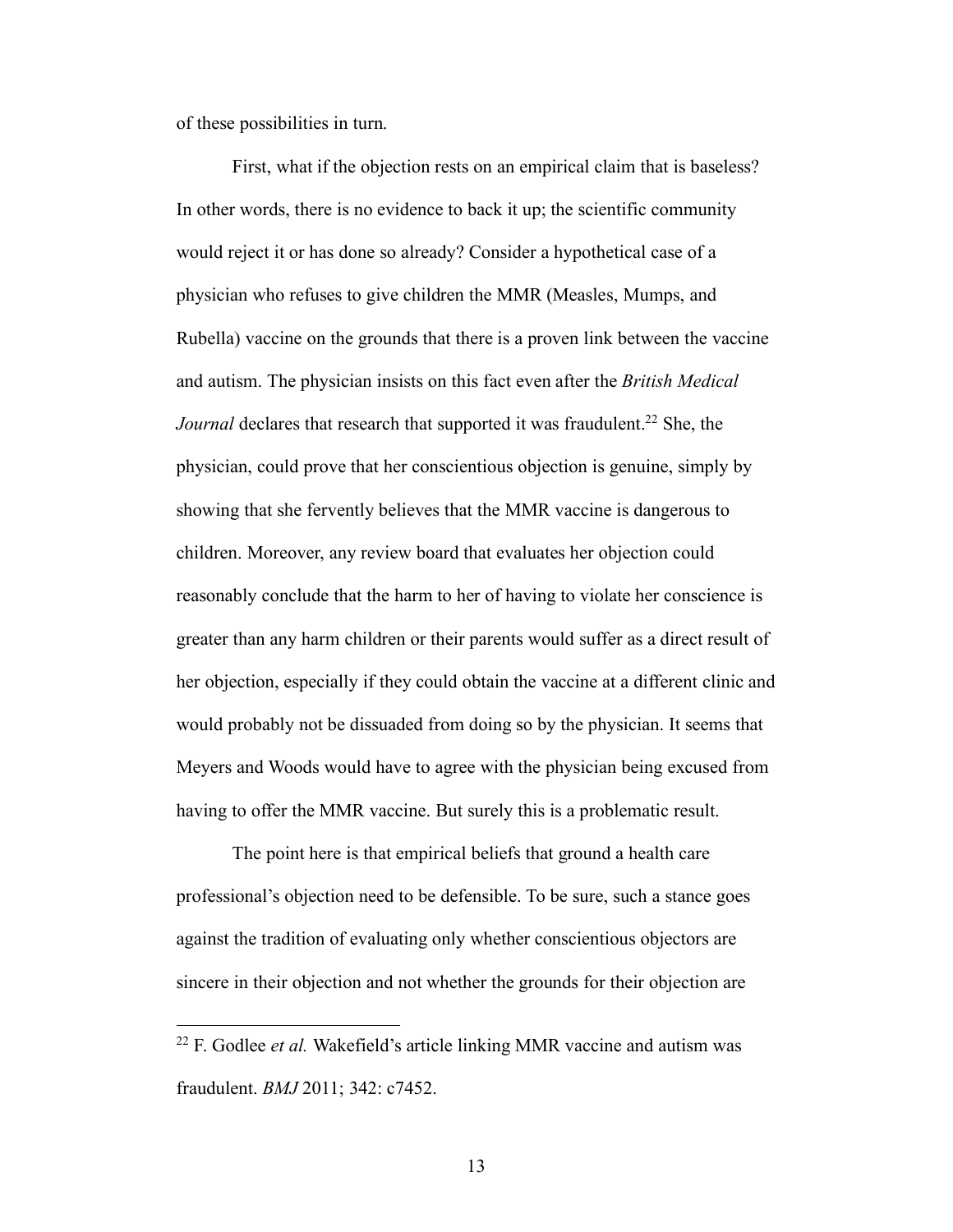reasonable.23 However, there are important values other than respect for conscience at stake when deciding whether to permit conscientious objections in health care, and these values encourage the critical assessment of empirical claims made by objectors. The competing value of professionalism does so in particular. Implicit in the notion of being a professional is that one "possesses the necessary knowledge" to fulfill one's role.24 Conscientious objectors cannot insist that as health care professionals, they receive conscience protection when technical ignorance rather than knowledge informs their conscience.

Second, Meyers and Woods would have to allow that conscientious objections are justified when they are grounded in moral or religious beliefs that are discriminatory (i.e. sexist, racist, or homophobic). Surely, objectors who have beliefs of this sort could prove genuineness. But this simply shows that proving genuineness alone could not establish a legitimate need for conscience protection. There is widespread agreement, and rightly so, that discriminatory refusals do not deserve protection.<sup>25</sup>

 23 A. Gewirth. 1974. Reasons and Conscience: The Claims of the Selective Conscientious Objector. In *Philosophy, Morality, and International Affairs.* V. Held *et al*, eds. New York: Oxford UP: 93-4.

<sup>24</sup> E. D. Pellegrino. Toward a Reconstruction of Medical Morality. *AJOB* 2006; 6(2): 65-71: 67.

 $25$  The idea here is that these refusals are intolerable. But one might insist that some non-discriminatory refusals are intolerable as well (e.g. a refusal by a physician to perform blood transfusions because people sacrifice their eternal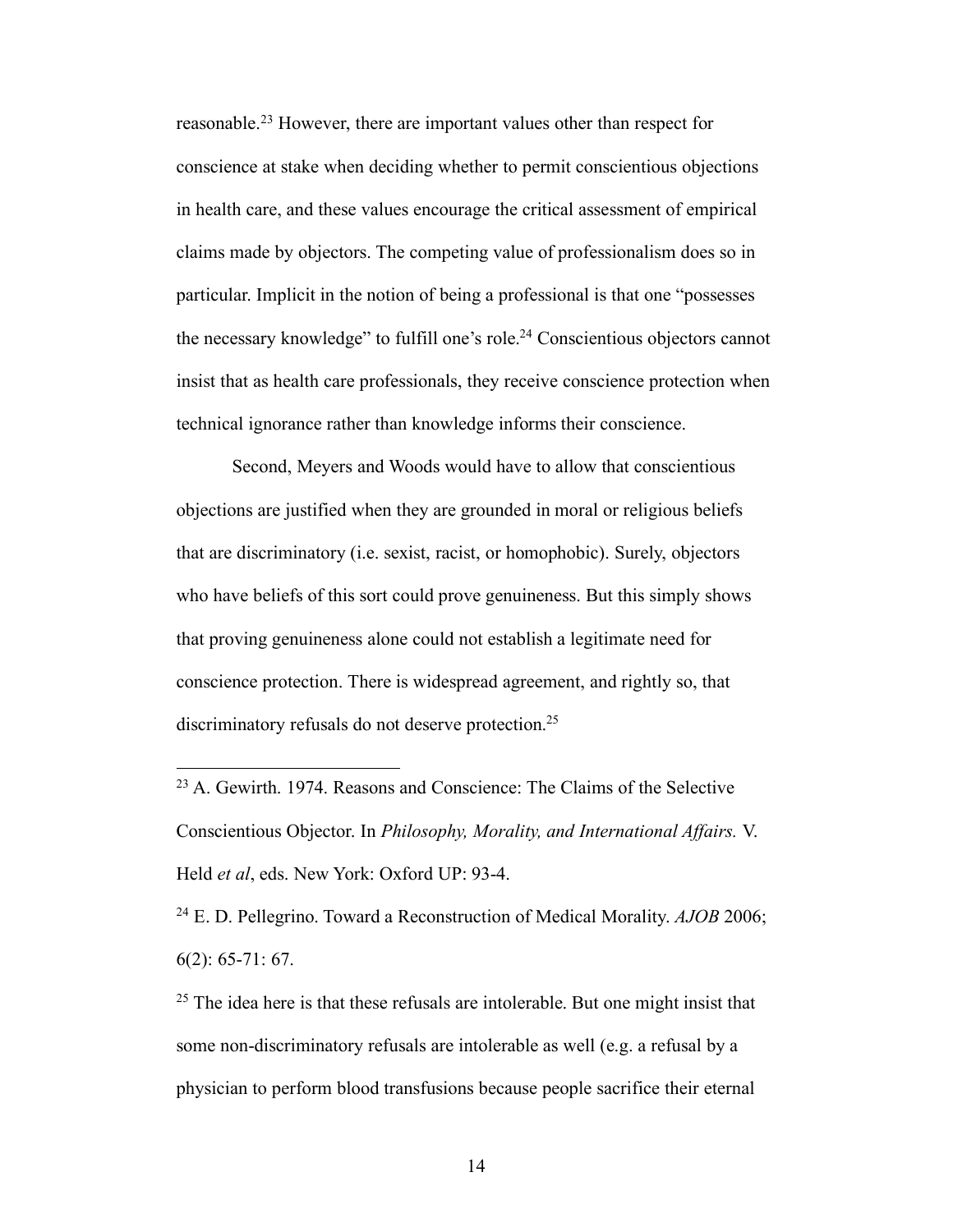Last, what about cases where the harm that the genuine objector would suffer if she had to go against her conscience was not greater or was only marginally worse than the harm her prospective patients would face if she did not honour their requests? The suggestion in Meyers and Woods's argument that the harm to the objector in abortion cases will always be greater is not obviously true (although a sympathetic reading of their work could allow them some exceptions, such as when the woman's life is at risk). Moreover, to assume that the harm to the objector only has to be greater—and so could just be marginally worse—is misleading, for it implies that the objector and patient are equally responsible for the moral conflict they are in. In reality, the objector bears more responsibility than the patient, because she, the objector, did not have to choose to be a health care professional or to choose the specialty she is in. The voluntary aspect of being a health care professional suggests that conscientious objection is not justified if patients would suffer substantial harm. Objectors ought to have to prove not only that the harm of them violating their conscience would be great, but also that harm to patients would be minimal or would simply not occur. We develop this idea in more detail below.

soul when they have blood transfusions). Thus, to focus exclusively on discriminatory refusals is problematic. We agree with this criticism, but have found it difficult to flesh out a broader category of intolerable refusals (vs. merely discriminatory ones). We leave this task for another time not only because we believe it is complicated, but also because we want to highlight the problem of leaving room for discriminatory refusals.

 $\overline{a}$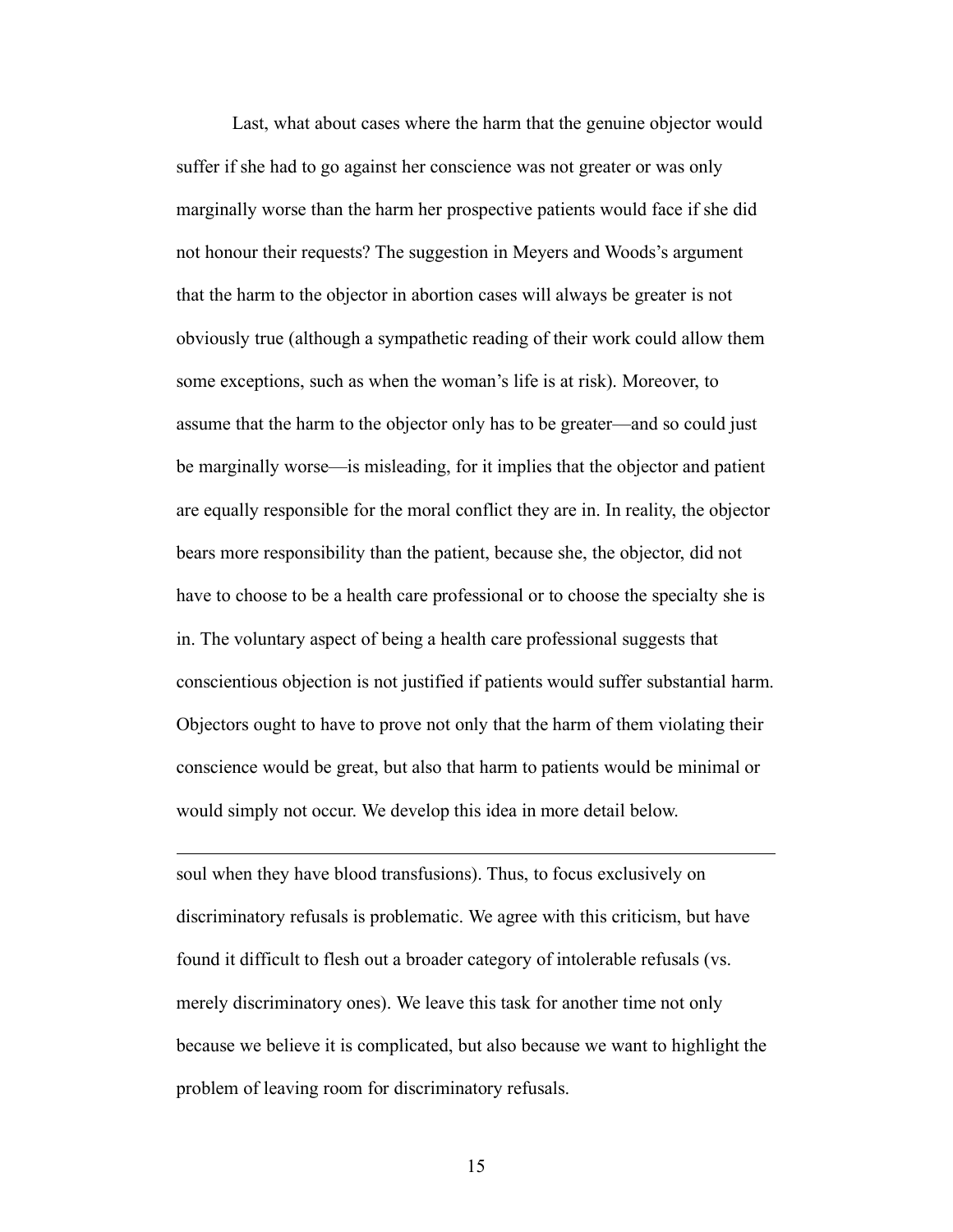At this point, we hope to have said enough to convince the reader that justification for conscience exemptions in health care must involve more than proving genuineness. Health care professionals' voluntary role as professionals and their duty not to discriminate against patients, among other duties, makes the justification for these exemptions more complicated than Meyers and Woods suggest that it is.

#### *3. Proving Reasonableness: Card*

What about describing the necessary justification as proving the reasonableness of one's beliefs rather than their genuineness? Card makes this suggestion: the "beliefs on which conscientious objection is based must be reasonable and should be subject to evaluation in terms of their justifiability."26 On this view, objectors must show not merely that they passionately hold the relevant beliefs, but that they hold them for good reasons. In short, they must prove that they have normative reasons for their refusal: reasons that others should accept.

Card develops his view in response to pharmacists refusing to provide women with emergency contraception (EC). He argues, in short, that because of their role-related responsibilities and the great harm their refusals can cause patients, objecting pharmacists ought to have to provide "justifying reasons" for their objection to EC.<sup>27</sup> Card thinks that none of the reasons they could have for objecting are justifiable, for it is not reasonable to assume either that EC is anything other than a form of contraception or that contraception is somehow

 <sup>26</sup> *Op. cit.* note 1, p. 13.

<sup>27</sup> *Op. cit*. note 3, 2011, p. 62.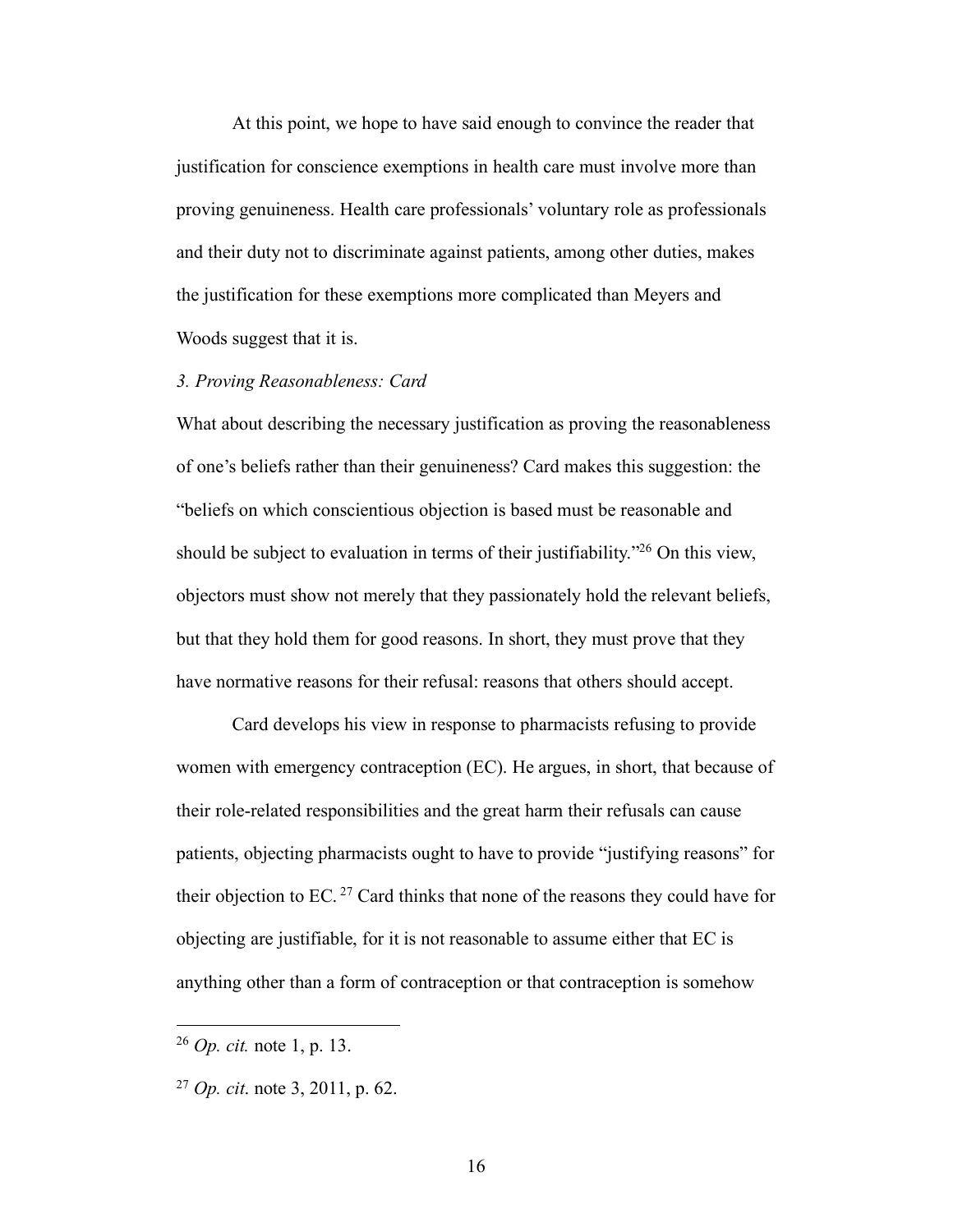immoral.28 Thus, according to Card, even if they tried, objectors could not prove their reasonableness and should not be excused from having to dispense EC.

Card's model is an improvement over that of Meyers and Woods. It narrows the overly broad scope of permissible refusals that we get in Meyers and Woods by ruling out objections grounded in the sort of beliefs discussed above: empirical beliefs that are baseless and moral or religious beliefs that are discriminatory. Conscientious objections motivated by such beliefs could not be reasonable.

Nonetheless, Card's model, like that of Meyers and Woods, is flawed. Jason Marsh rightly complains that Card fails to describe what he means by reasonableness or justifiability.29 We think he has to mean, at least, that the beliefs motivating the objection are as likely or more likely to be true than beliefs that support the service the objector finds offensive. (So, for example, the burden for the anti-abortionist would be to prove that a pro-life stance on abortion is as plausible or more plausible than a pro-choice one. If it is as plausible, then the objector could rightly insist that he cannot be obligated to ignore his pro-life views.) We argue that, so understood, Proving Reasonableness is too restrictive. It would result in some problematic *denials of exemption* based on conscience. At the same time, it could produce some problematic *exemptions* based on conscience, making it too permissive (though

 <sup>28</sup> *Op. cit*. note 1, p. 10.

<sup>29</sup> Marsh, *op. cit*. note 12.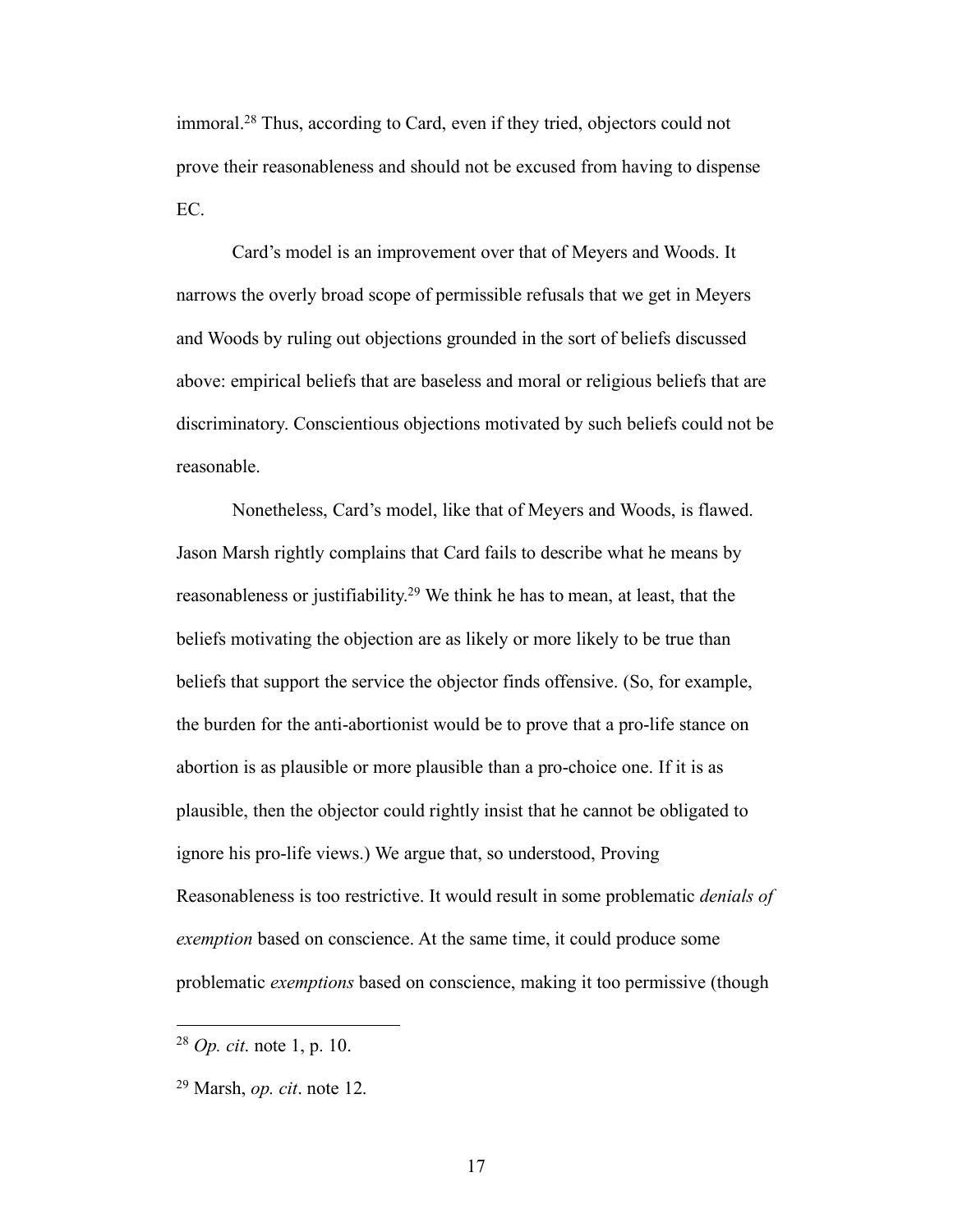not as permissive as Proving Genuineness). Let us explain.

To see why Card's model is too restrictive, consider cases in which the objector cannot prove reasonableness, but the objection is genuine and grounded neither in empirical beliefs that are baseless nor in moral or religious beliefs that are discriminatory. Further, the objector can promise that she will be respectful toward patients who request the relevant service and that they will get ready access to it elsewhere. An example would be an objection to most abortions on grounds that the fetus is a person, where the objector can and will provide referrals for abortion in a morally appropriate manner.<sup>30</sup> We think to prohibit objections of this sort would be to fail to take conscience seriously enough. Because Card would have us prohibit them (assuming that the objectors could not prove reasonableness), we should reject Card's model. He would oppose conscience exemptions in such cases, even though the exemptions would not harm patients.

To see how Card's model could be too permissive while at the same time being too restrictive, consider that a lack of fairness in adjudicating reasonableness would probably produce some problematic exemptions and problematic denials of exemption based on conscience. Some review panels will not assess reasonableness fairly, that is, without unfairly privileging certain

<sup>&</sup>lt;sup>30</sup> On why it is important that referrals be respectful, see C. McLeod. Harm or Mere Inconvenience? Denying Women Emergency Contraception. *Hypatia*  2010; 25(1): 11-30.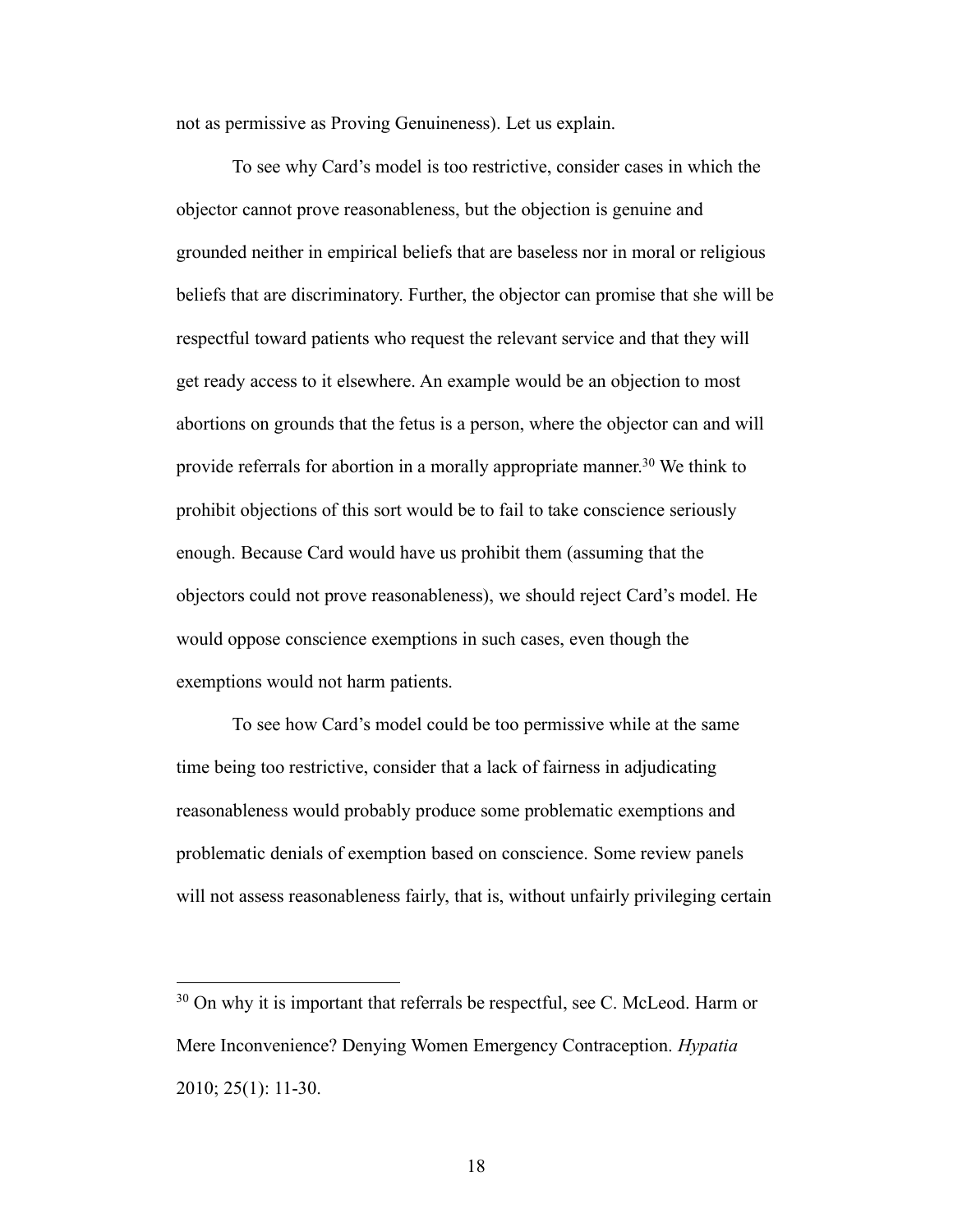moral views.<sup>31</sup> We have this worry, in particular, about the evaluation of refusals grounded neither in empirical beliefs that are baseless nor in moral or religious beliefs that are discriminatory. Consider a belief (or set of beliefs) that arguably falls into neither of these categories: abortion is immoral because fetuses are persons. There is profound disagreement in many societies about the morality of abortion. We assume, given such disagreement, that evaluations of the reasonableness of conscientious objections to abortion will vary among review panels, with some deeming these objections reasonable and others not. Those that favour extreme anti-abortion views, for example, will do so unjustifiably. They will issue morally problematic exemptions to the duty of health care professionals to participate in (or at least not prevent) abortions.

Notice that unfairness in adjudicating the normativity of reasons for or against abortion could also produce morally problematic *denials* of exemption to one's duty: that is, if the duty extends to all abortions, including, for example, sex-selective ones. A physician who refuses to perform sex-selective abortions in a society that condones or encourages sex selection (e.g. China or the US) may fail to prove the reasonableness of his position to a panel of review. We think the denial of an exemption to him would unfairly privilege this society's view about sex selection.

In general, deciding whether objectors should receive exemptions based on whether they can provide normative reasons for their refusal could create

 <sup>31</sup> Wicclair, *op. cit*. note 6.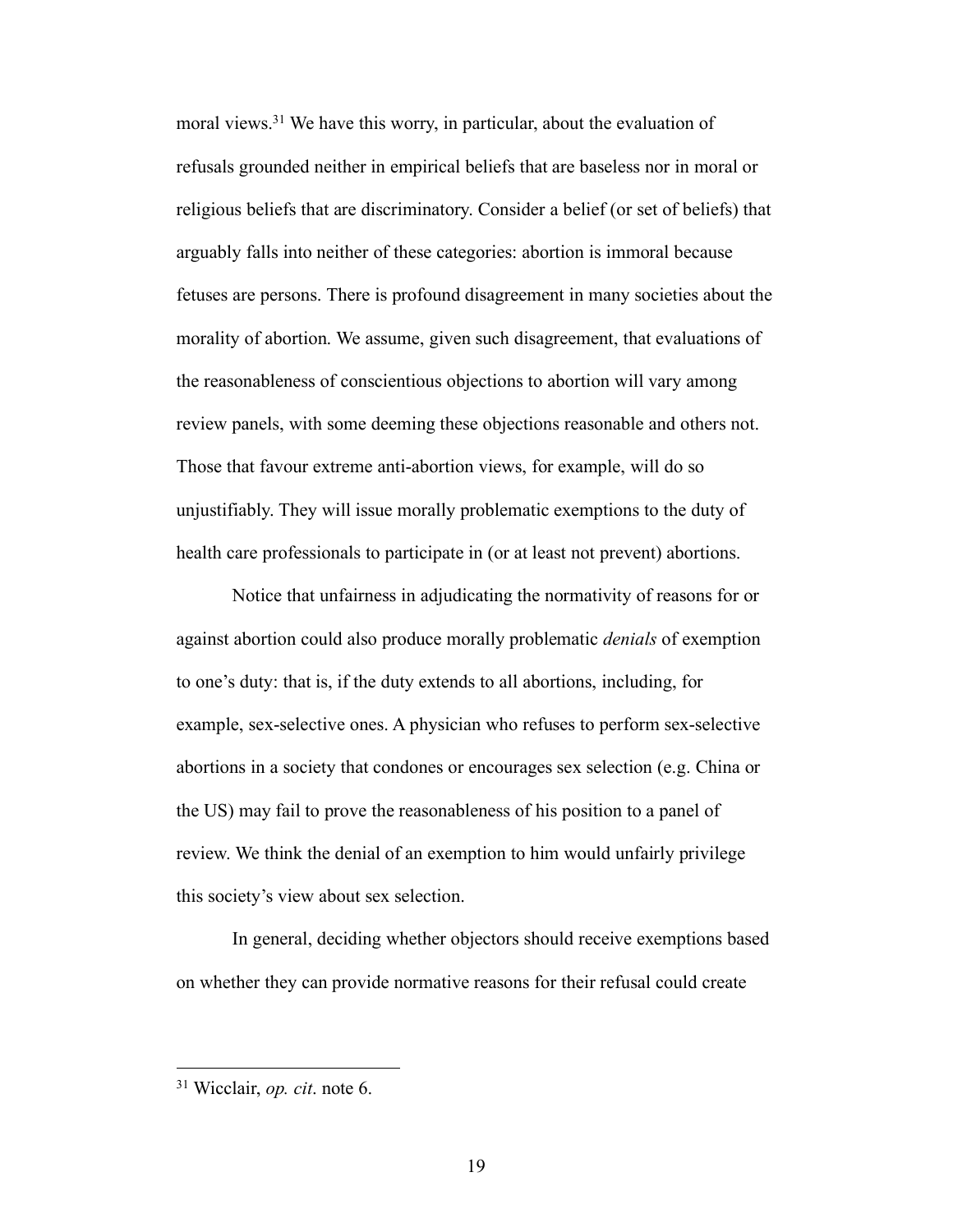substantial unfairness.<sup>32</sup> Giving objectors an opportunity to present normative reasons for their views is important nonetheless, as we describe below. We turn now to a stance on justification for conscientious objection in health care that we prefer and that follows clearly from the criticisms we have raised of Card, and of Meyers and Woods.

## *4. Proving reasonableness or genuineness plus: Kantymir & McLeod*

We think health care professionals who have a conscientious objection should have two options for defending their objection: prove *either* 1) that it is reasonable, in particular by showing that what grounds the objection is as likely or more likely to be true than what grounds the standard of care for patients, *or* 2) that it is genuine, *plus* that it satisfies certain criteria. For option 2), the criteria are as follows: patients will still get the care they need in a respectful and timely fashion, any empirical beliefs on which the objection rests are not baseless, and the moral or religious beliefs on which it rests are not discriminatory.

To get clear on our position, consider how it would apply to the case of

 <sup>32</sup> We accept that this potential exists in evaluating not just the *reasonableness*  but also the *genuineness* of objections. However, we believe that the problem is more serious with the former. Simply put, determining whether people's views are justifiable is generally less straightforward than determining whether they are genuinely committed to those views. To decide the latter, we can often just look to their behaviour to see whether it is consistent with the relevant commitments.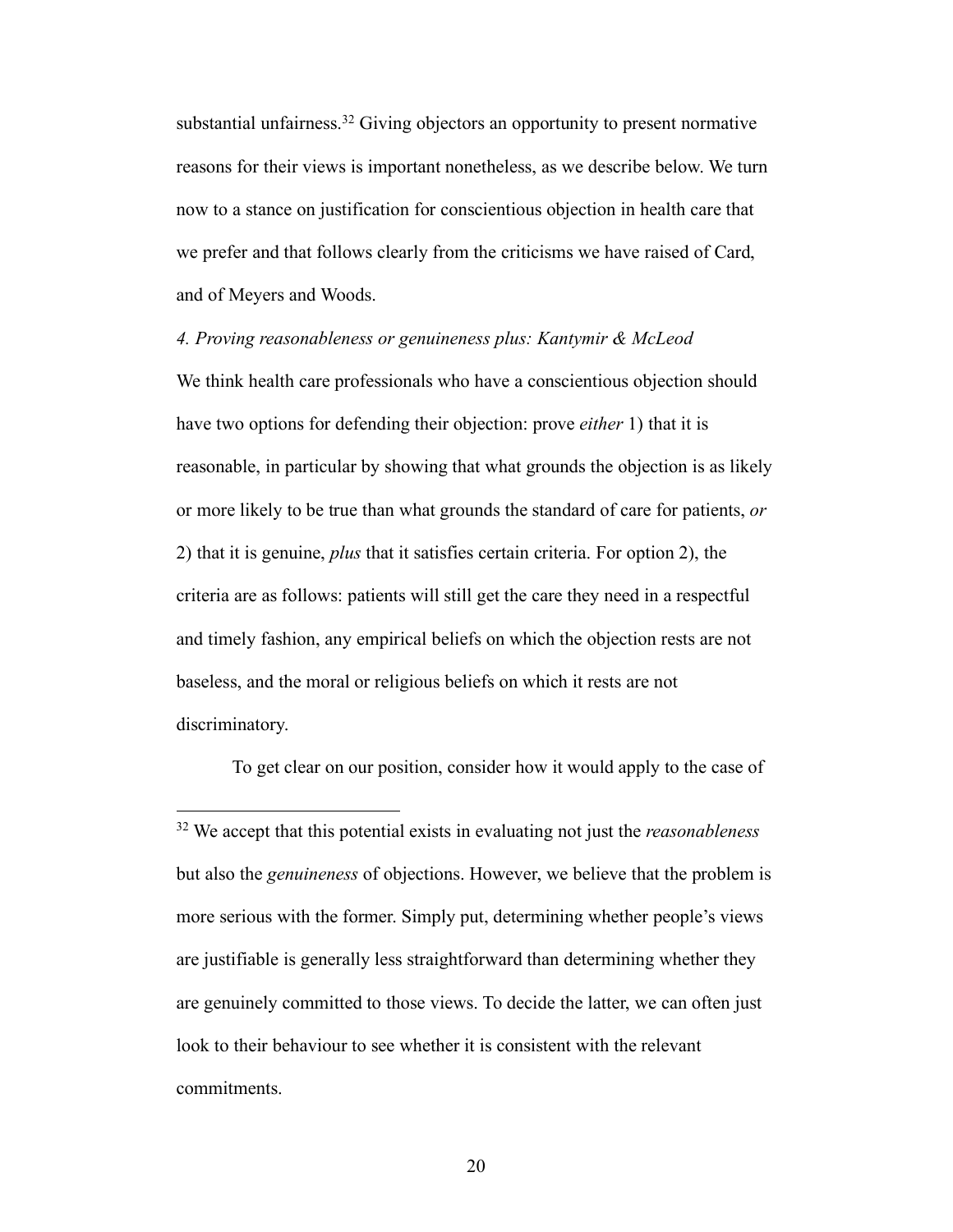a pharmacist who refuses to dispense EC. The pharmacist would first choose whether he wants to attempt to prove reasonableness (as understood above). If he does  $\delta^{33}$  and he succeeds, then the review panel would give him license to object conscientiously to EC (and especially if the panel decides that the beliefs grounding this objection are more likely to be true than beliefs that support EC, then it might also lobby government or pharmacists' groups to oppose EC). If the pharmacist does not succeed or does not want to prove reasonableness, then he will have to demonstrate that his objection is genuine, *plus* that the following are true: 1) patients would still have timely access to EC and would be treated respectfully while being directed to pharmacists who dispense it; 2) there is some evidence in favour of the beliefs about EC that underlie the objection; and 3) the relevant moral or religious beliefs are not discriminatory. This last criterion requires that the pharmacist not be motivated by, for example, the sexist belief that women are obligated *as women* to ensure that they and their sexual partners use protection, and thus that women who request EC are irresponsible and do not deserve it as a result. If the pharmacist can show that he is genuine and can satisfy the above three criteria, then he will succeed in

<sup>33</sup> Note that in doing so, he might lose the status of "conscientious objector" if conscientious objections typically are not aimed at communicating to others that the relevant duty or norm is misguided. Instead, his actions might qualify as civil disobedience. See K. Brownlee. 2009. Civil Disobedience. *Stanford Encyclopedia of Philosophy.* Ed. E. Zalta. http://plato.stanford.edu/entries/civildisobedience/ [Accessed 21 February 2013].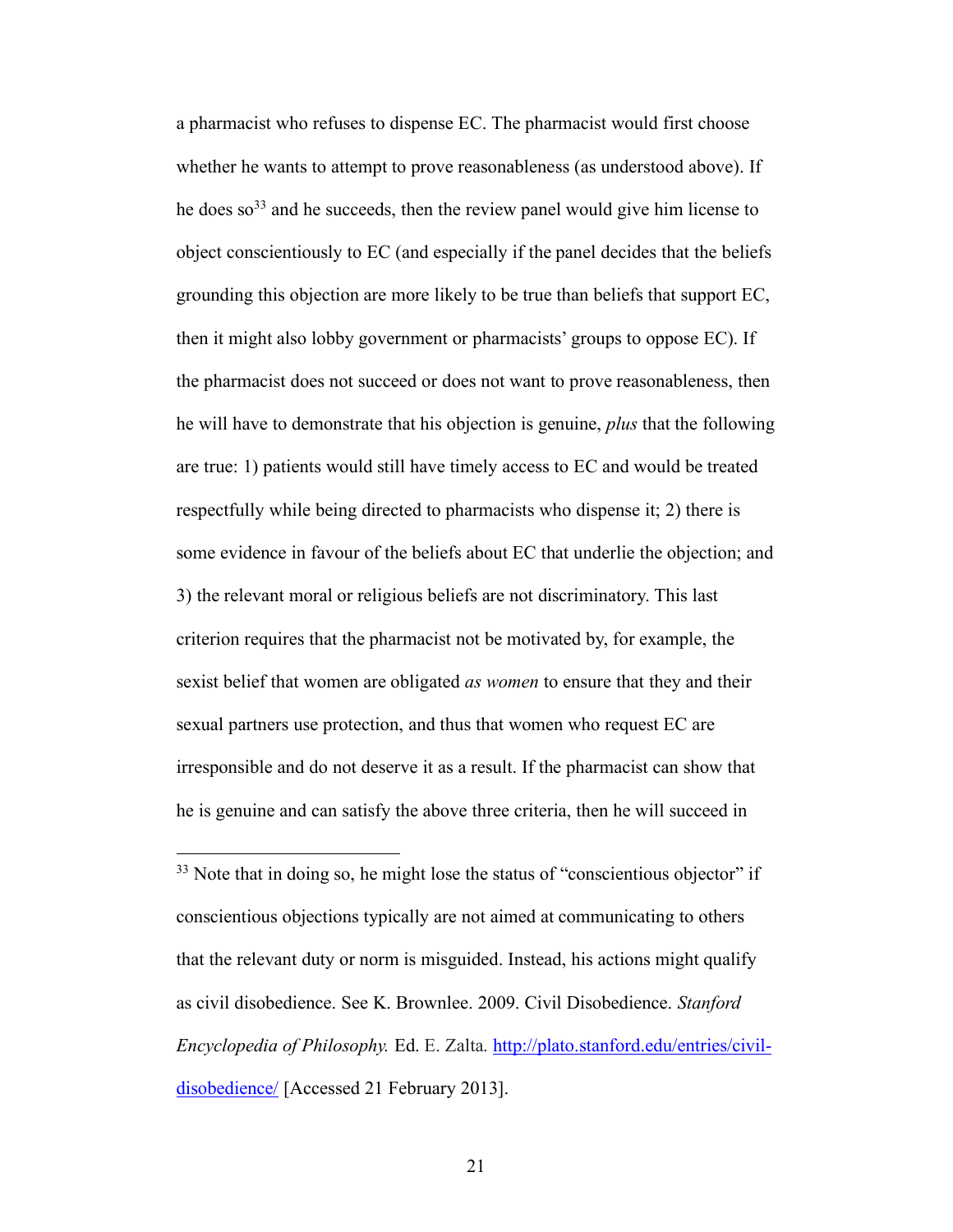proving "genuineness plus." And the review panel would then have to excuse him from having to dispense EC.

Our reasons for accepting the above model are evident in our analyses of Card and of Meyers and Woods. Even so, let us summarize them. First, the invitation to objectors to prove reasonableness makes it possible for us to learn from their refusals and also for objectors to pursue a goal they might have in objecting: to convince us that some change in health care practice is needed.34 Conscientious objectors can help to expose morally weak or corrupt norms in health care. Yet for that to happen, a forum needs to exist for them to defend the reasonableness of their objections. It is only fitting that this opportunity be the one in which they try to justify their refusal to fulfill the duty that morally offends them.

Second, our model supports the duties that objectors have to their patients, which is the aim, in particular, of the "plus" part of genuineness plus. For instance, requiring objectors to ensure that patients can still get respectful and timely treatment promotes duties of patient care. Insisting that any empirical claims underlying their objections have some scientific basis to them supports standards of knowledge appropriate to their role and the trust that patients have in them as professionals. Finally, requiring that relevant moral or religious beliefs are not discriminatory prevents objectors from subjecting patients to oppressive treatment under the guise of religious or moral freedom.

<sup>&</sup>lt;sup>34</sup> Granted, this outcome is unlikely if the objector's beliefs are fundamentally different from our own.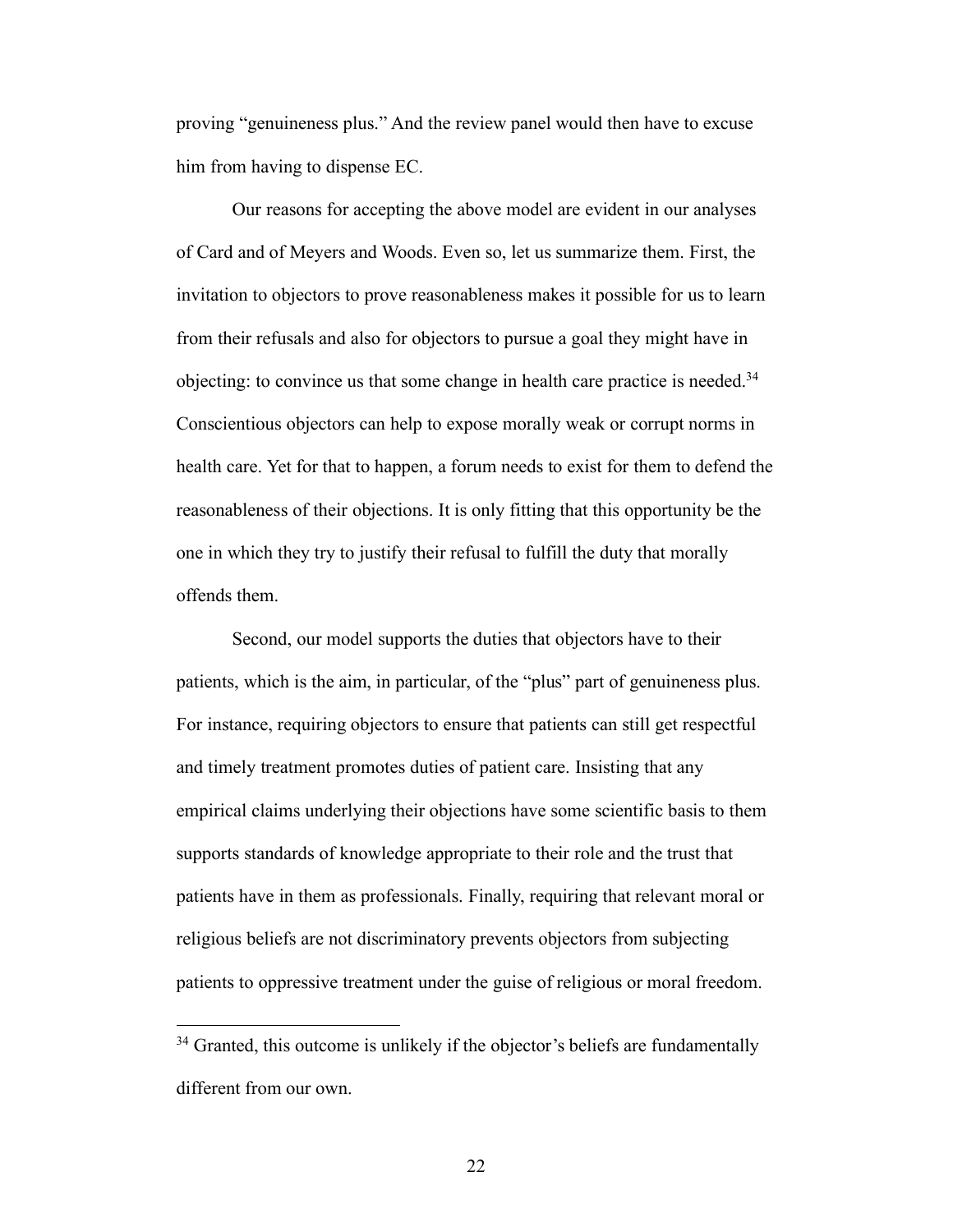Third, our model would produce, in total, fewer problematic exemptions and denials of exemption than the models of either Meyers/Woods or Card. There would be fewer problematic exemptions than with Meyers and Woods's model because of the plus part of genuineness plus. There would be fewer problematic denials of exemption than with Card's model because objectors who cannot prove reasonableness but who can prove genuineness plus should get an exemption, which we have argued is as things should be. The reason for not being able to prove reasonableness could be that the objection is simply unreasonable or that the review panel would not judge it fairly.

Notice that unfortunately, our model would not necessarily create fewer problematic exemptions, as opposed to denials of exemption, compared with Card's model. Some objectors will succeed in proving reasonableness even though their objections are not reasonable, because some review panels will evaluate some objections poorly, with the result that exemptions based on reasonableness occur without good reason. Below, we suggest a way to minimize this problem, which fortunately exists for us no more than it does for Card.

To sum up, we think the standard for justifying conscientious objections in health care needs to be more strict than what Meyers and Woods recommend, but less strict than what Card proposes. Objectors should have to prove genuineness plus rather than mere genuineness. Alternatively, they could prove reasonableness; however, they should not have to do so. We hope that the need for and merit of our view is clear.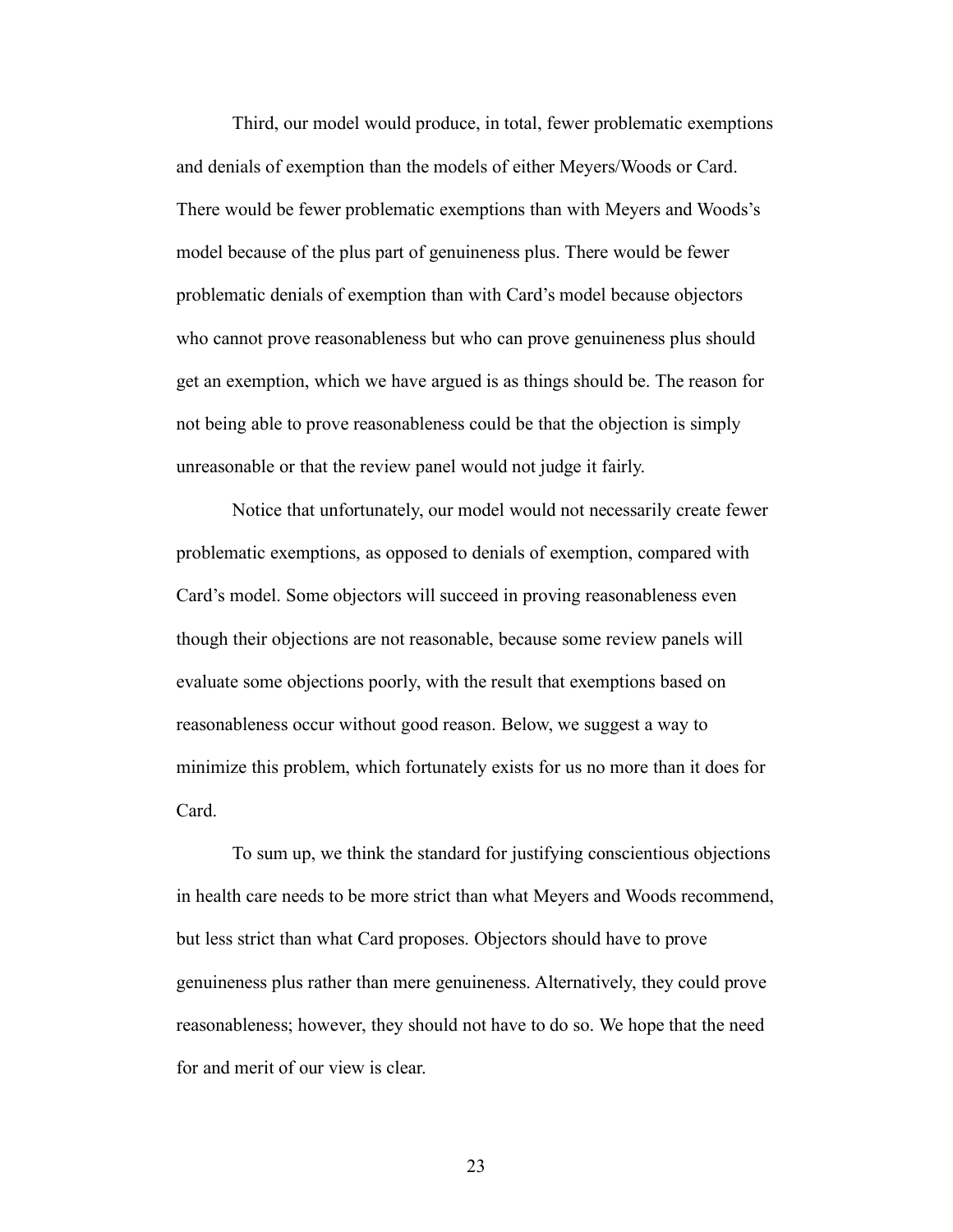# *5. Imperfections and Conclusion*

No model for the justification of conscience exemptions in health care will be perfect. Nonetheless, we feel that we can minimize the imperfections in our own view by taking certain criticisms of it seriously, two in particular.

First, as noted above, our model will not produce fewer problematic exemptions than Card's because it still relies upon the adjudication of putatively normative reasons, which can be unreliable. As a result, objectors could succeed in proving reasonableness even though their objections are not reasonable. For example, the pro-life health care professional whose objection is reviewed by a panel that is predominantly pro-life will probably be excused from having to provide abortion services on the grounds that abortions are immoral, which is (arguably) false, at least about most abortions.

To respond to this first criticism, we would like to propose that an appeals process be set up so that poor decisions of review boards could be overturned. An appeal should be open not only to objectors, but also to their colleagues, to their prospective patients, or really to any interested party. For example, Planned Parenthood could appeal when an objector succeeds in proving the reasonableness of a pro-life objection to abortion. Although introducing such a measure would not eliminate bad exemptions of this sort, it could surely minimize them.

Second, we do not provide standards for judging which moral or religious beliefs are discriminatory. But review panels may differ in which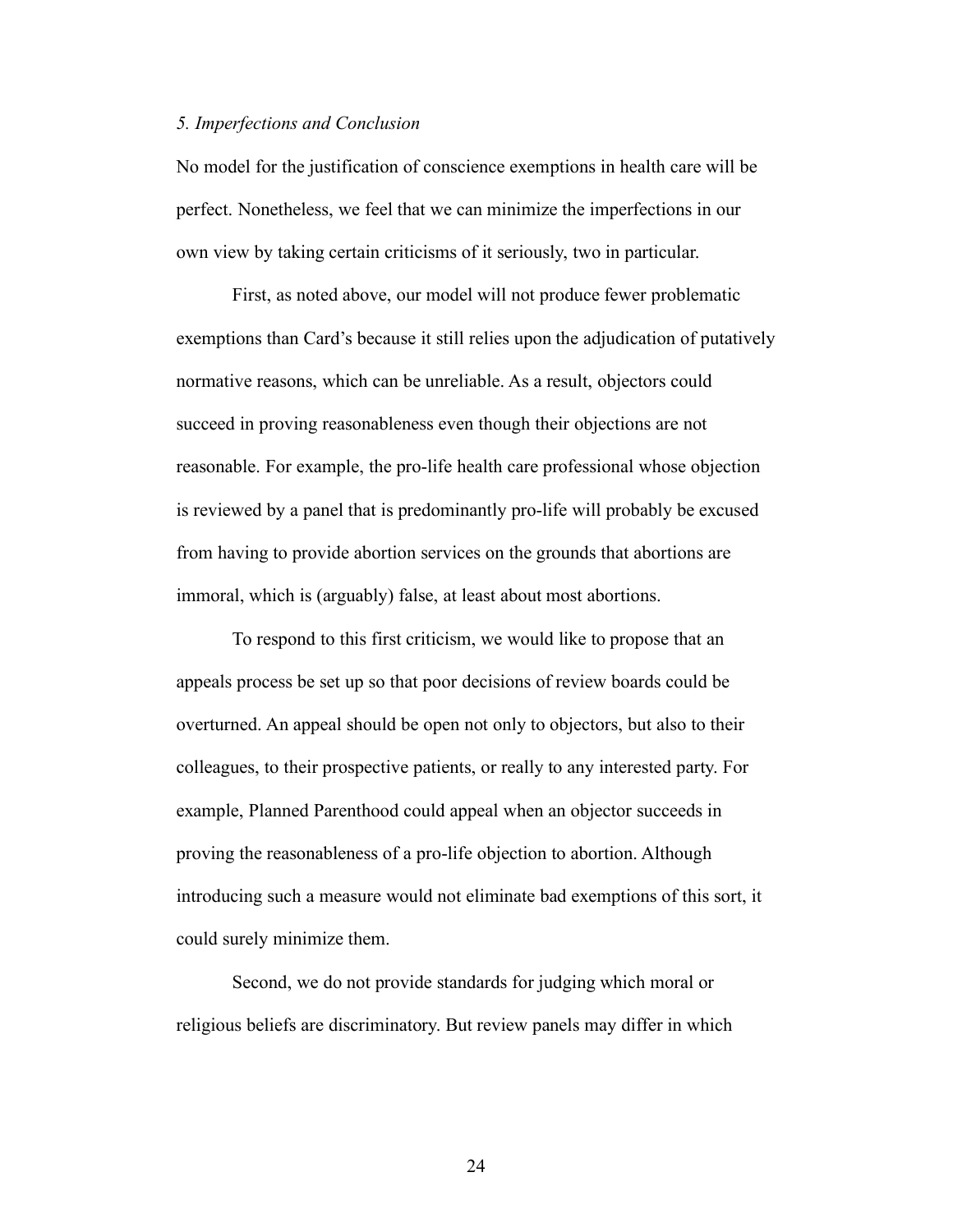beliefs they deem to be discriminatory, which will generate unfairness.<sup>35</sup>

In response, giving review panels some guidance on what they should count as discriminatory would be appropriate. A handbook on discrimination that outlines the different ways in which sexism, racism, and the like can manifest themselves should be helpful for this purpose. The goal in arming review panels with such material would be to make the review process less imperfect than it would otherwise be. In particular, evaluations of the plus part of genuineness plus would be more reliable.

In summary, there will inevitably be some unfairness in deciding, in practice, what counts as a justified conscientious objection. However, by finetuning our model of justification, we believe that we have come closer to creating a fair process than our counterparts in the literature do.

To conclude, insofar as conscientious objectors in health care ought to justify their objections (in our view, they ought to do so), the justification should take the form of proving either reasonableness or genuineness plus. A

<sup>&</sup>lt;sup>35</sup> Ultimately they may decide differently, for example, about whether the "Christian pharmacist who refuses to fill birth control prescriptions differs only in degree and not in kind from the Talibanesque taxi driver who refuses to serve women who are unaccompanied by their male relatives" (E. Anderson. 2005. So you want to live in a free society? (5): Common property, common carriers, and the case of the conscientious objecting pharmacist. *Left2Right*. Available at: http://left2right.typepad.com/main/2005/08/so\_you\_want\_to\_.html) [Accessed] 21 February 2013]).